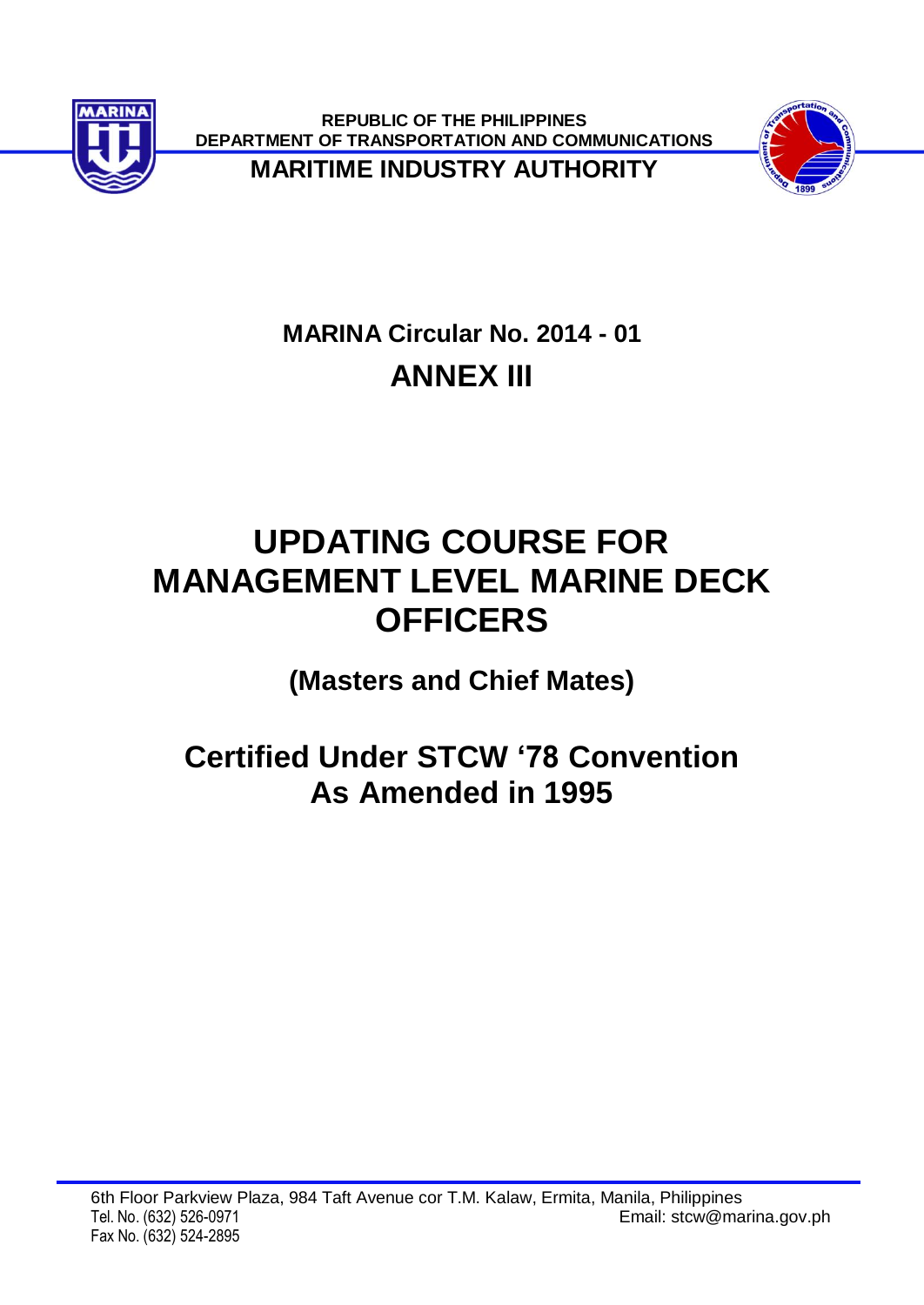# *Table of Contents*

| <b>Title</b>                                                  | Page            |
|---------------------------------------------------------------|-----------------|
| <b>Foreword</b>                                               | 3               |
| <b>Function 1 Navigation at the Management Level</b>          | 4               |
| <b>Function Contents</b>                                      | $5\overline{)}$ |
| Part A - Course Framework                                     | 6               |
| Part B - Course Outline                                       | 11              |
| Part C - Course Syllabus                                      | 13              |
| Function 3 Controlling the Operation of the Ship and Care for | 16              |
| Persons on Board at the Management Level                      |                 |
| <b>Function Contents</b>                                      | 17              |
| <b>Part A - Course Framework</b>                              | 18              |
| <b>Part B - Course Outline</b>                                | 23              |
| Part C - Course Syllabus                                      | 25              |
|                                                               |                 |
|                                                               |                 |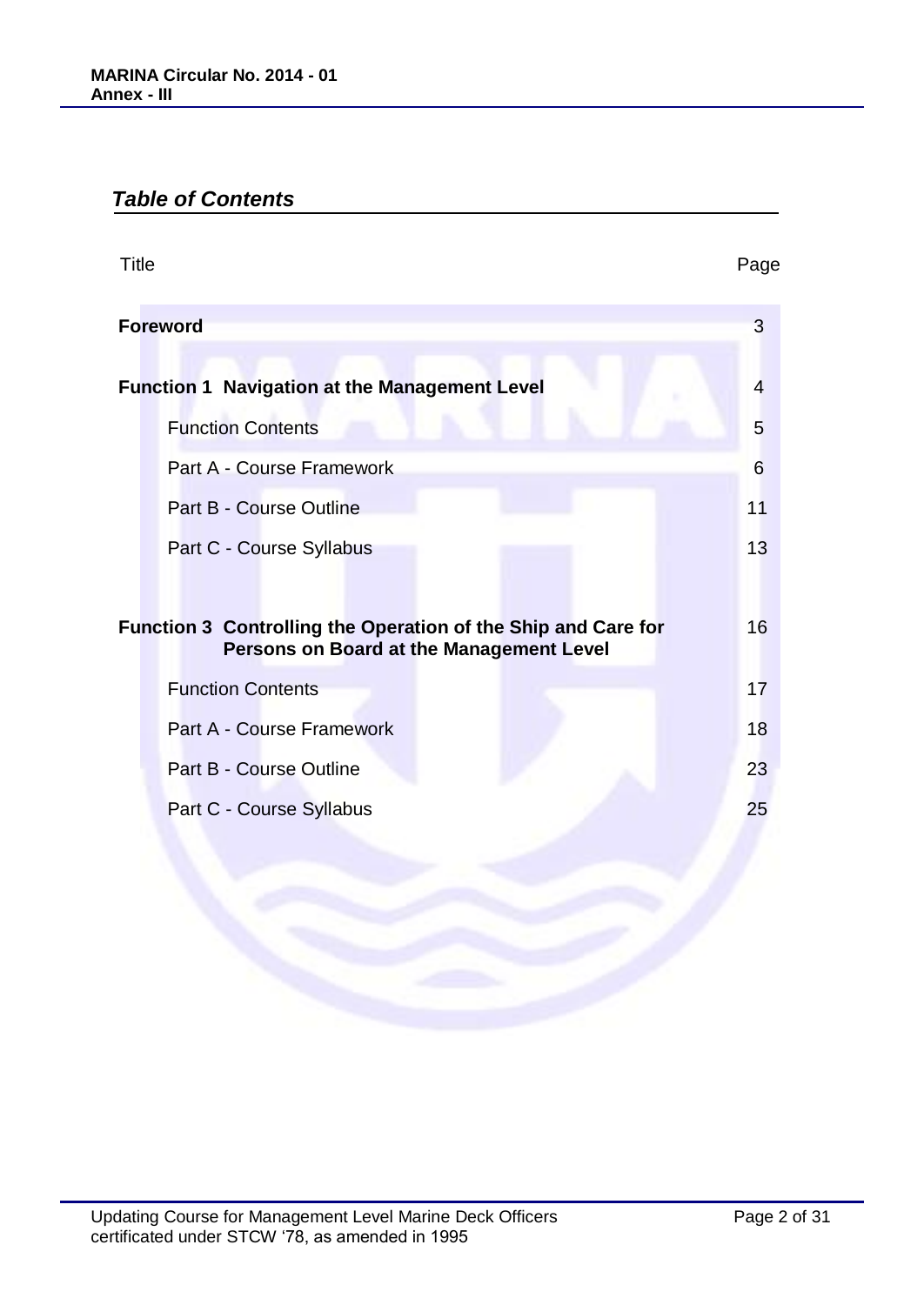#### **FOREWORD**

This "Updating Course for Management Level Marine Deck Officers", who were certificated under the STCW '78 Convention, as amended in 1995, was developed in order for the said merchant marine officers to update themselves and comply with the new requirements under Regulation II/2 of the 2010 Manila Amendments to the 1978 International Convention on Standards of Training, Certification and Watchkeeping for Seafarers (STCW Convention), without need for re-taking the whole management level course.

The curriculum was designed based on the gap analysis of the minimum standards of competence provided in Table A-II/2 of STCW '78, as amended in 1995 vis-à-vis Table A-II/2 of the 2010 STCW Manila Amendments and guided by the revised IMO Model Course 7.01 (Masters and Chief Mates), which was validated during the 44th session of the IMO's Sub-Committee on Standards of Training and Watchkeeping (STW 44) held from 29 April to 3 May 2013.

The specific gaps identified were referred to the revised IMO Model Course 7.01 and the topics relevant to the said gaps now comprise the curriculum for this updating course.

Upon completion of this updating course and passing the assessment thereof, successful management level Deck Officers shall be qualified to upgrade/renew their existing Certificates of Competency (COC) in accordance with Regulation II/2 of the 2010 STCW Manila Amendments.

> **MAXIMO Q MEJIA JR, PhD** Administrator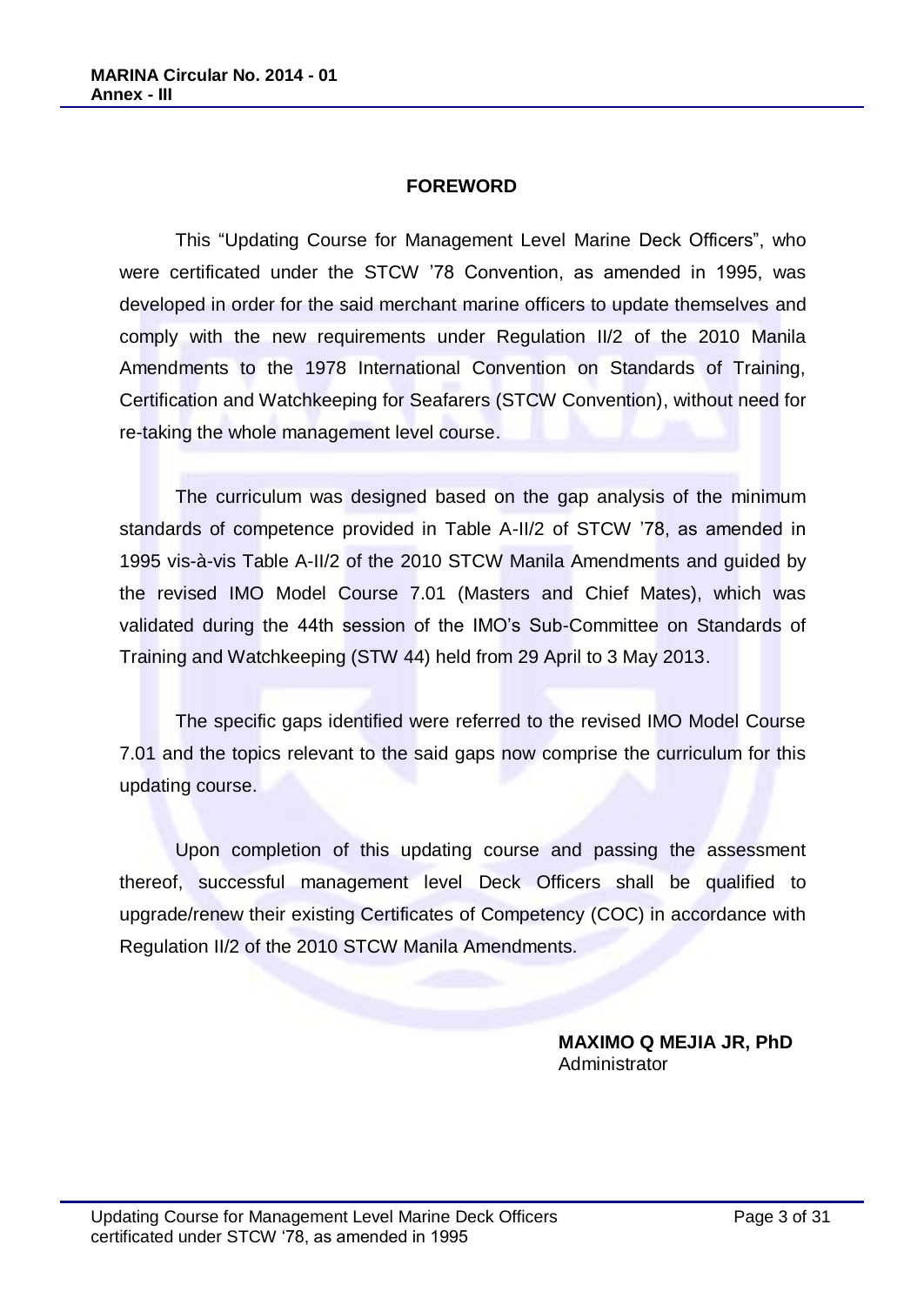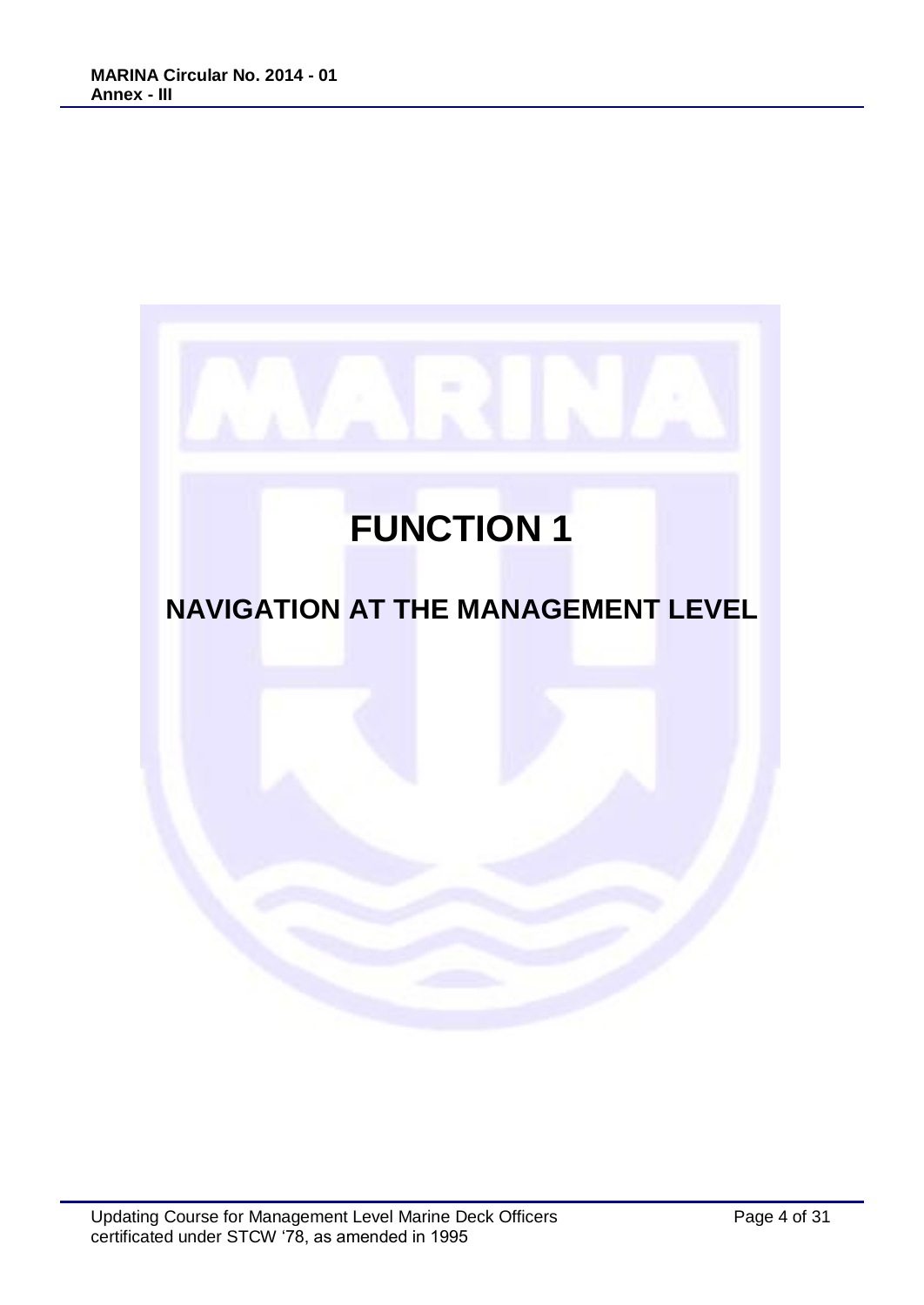# **FUNCTION CONTENTS**

#### **Function 1 (F1): Navigation at the Management Level**

#### **Part A: Course Framework**

- 1. Scope
- 2. Learning Objectives
- 3. Entry Standards
- 4. Course Intake Limitation
- 5. Staff Requirements
- 6. Training Facilities
- 7. Training Equipment
- 8. Exemption
- 9. Certificate of Course Completion
- 10. Suggested Textbooks and References

#### **Part B: Course Outline**

- 1. Competence
- 2. Topics
- 3. Time Allocation for Each Topic
- 4. Total Hours for Function 1

#### **Part C: Course Syllabus**

- 1. F1 Module 1: Plan a voyage and conduct navigation
- 2. F1 Module 2: Coordinate search and rescue operations
- 3. F1 Module 3: Maintain safe navigation through the use of information from navigation equipment and systems to assist command decision making
- 4. F1 Module 4: Maintain the safety of navigation through the use of ECDIS and associated navigation systems to assist command decision making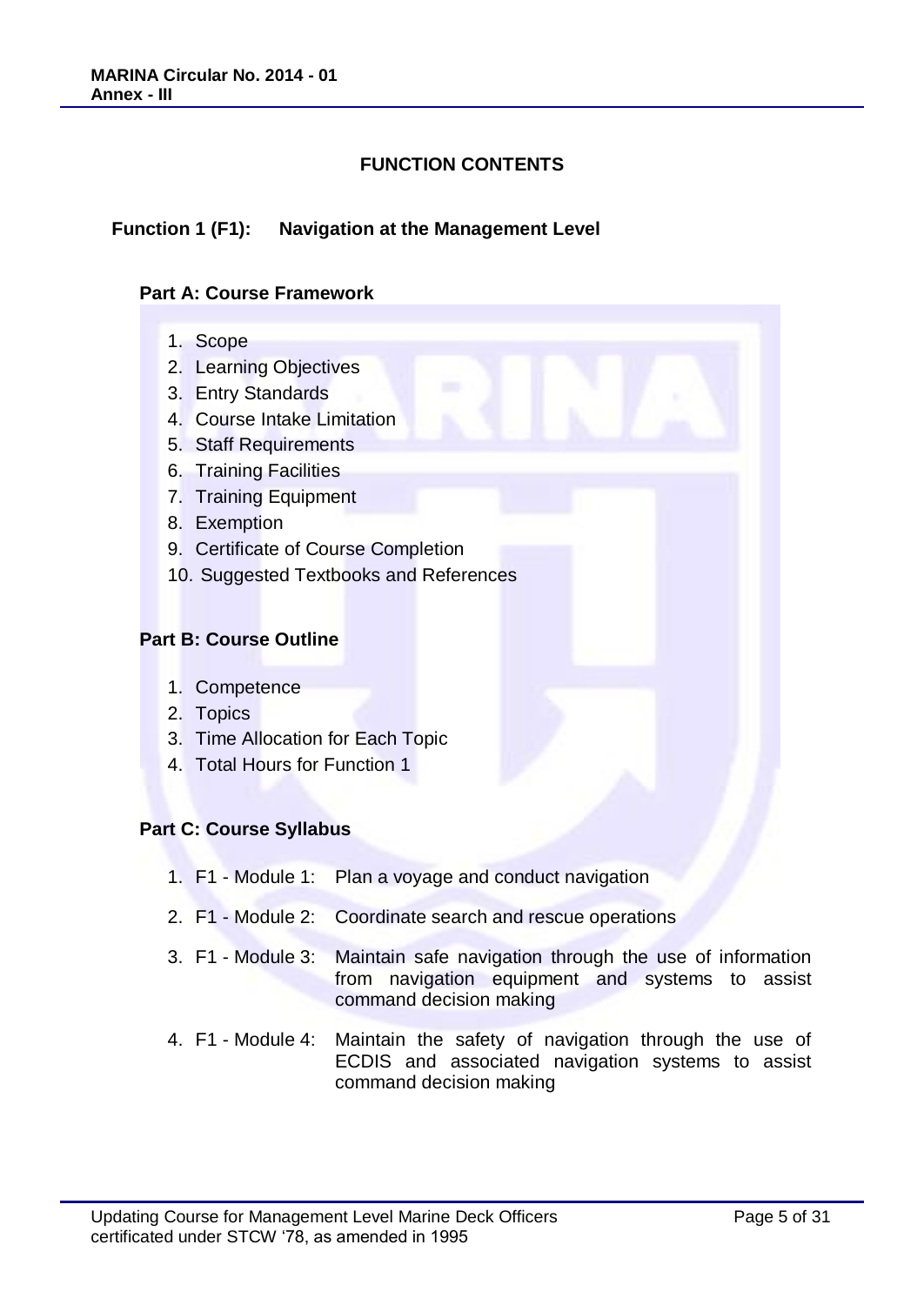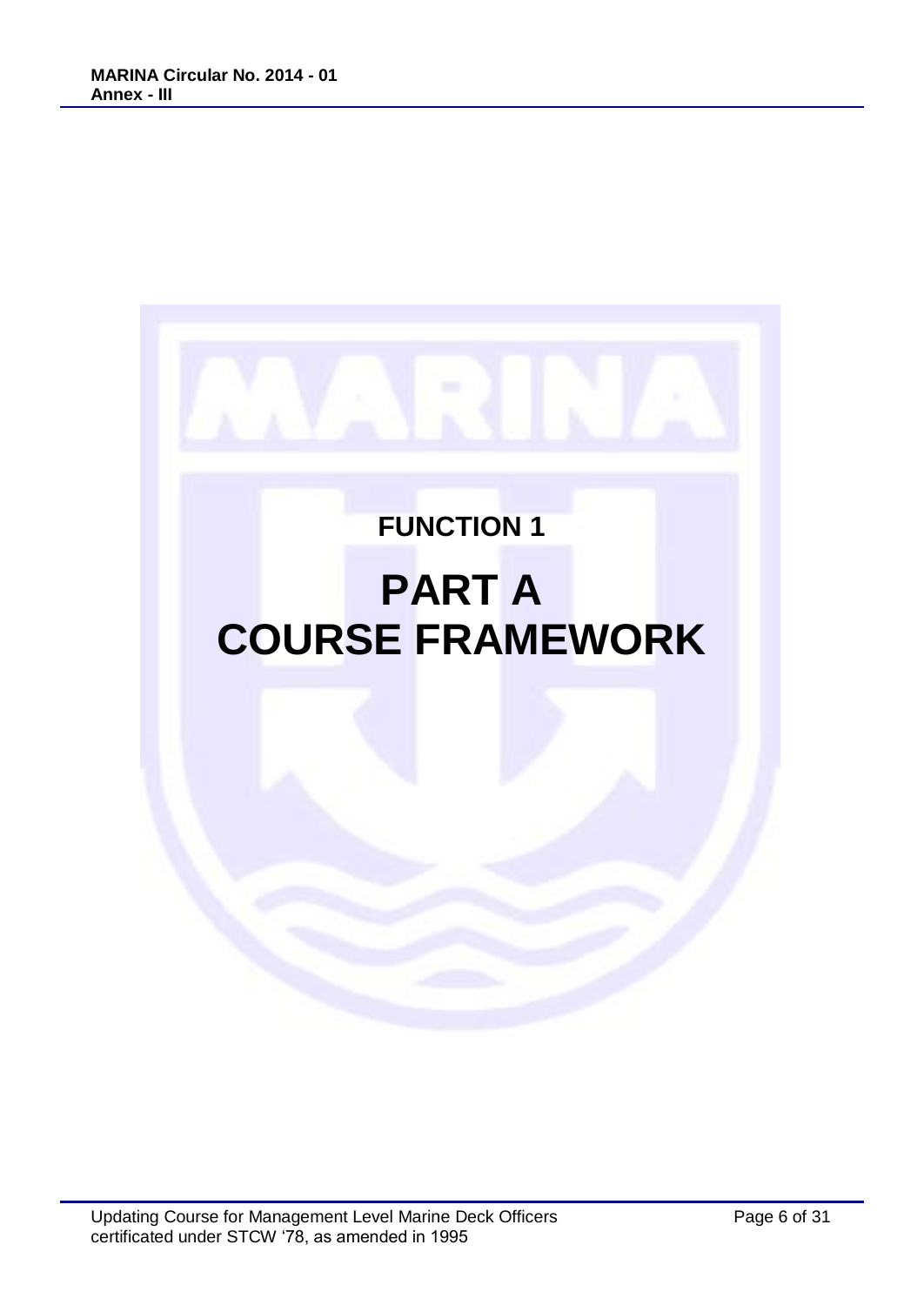#### **SCOPE**

Function 1 of this updating course covers the topics relating to the gaps that were identified in order for Management Level Marine Deck Officers who were certified under the STCW'78 Convention, as amended in 1995 to meet the additional knowledge, understanding and proficiencies (KUPs) under the 2010 STCW Manila Amendments for *"Navigation at the Management Level"*.

#### **LEARNING OBJECTIVES**

Upon successful completion of the training under this Function, trainees shall be expected to have gained additional knowledge, understanding and proficiencies needed to meet the requirements of the 2010 STCW Manila Amendments for *"Navigation at the Management Level"* on a ship of 3,000 gross tonnage or more.

#### **ENTRY STANDARDS**

Entrants to this course must be Management Level Marine Deck Officers who are holders of COC under Regulation II/2 of the STCW '78 Convention, as amended in 1995.

#### **COURSE INTAKE LIMITATION**

- **Trainees shall not exceed 24 students per class.**
- Practical training using a full mission bridge simulator shall follow a manmachine ratio of 4:1 and 2:1 for ECDIS.

#### **STAFF REQUIREMENTS**

Every METI offering this Management Level Course shall have a Training Supervisor, a minimum of two (2) instructors and an assessor for the course; subject the approval by the Administration in accordance with MARINA Circular (MC) No. 2013-03, as amended by MC 2013-12, series of 2013. The qualification requirements shall be as follows: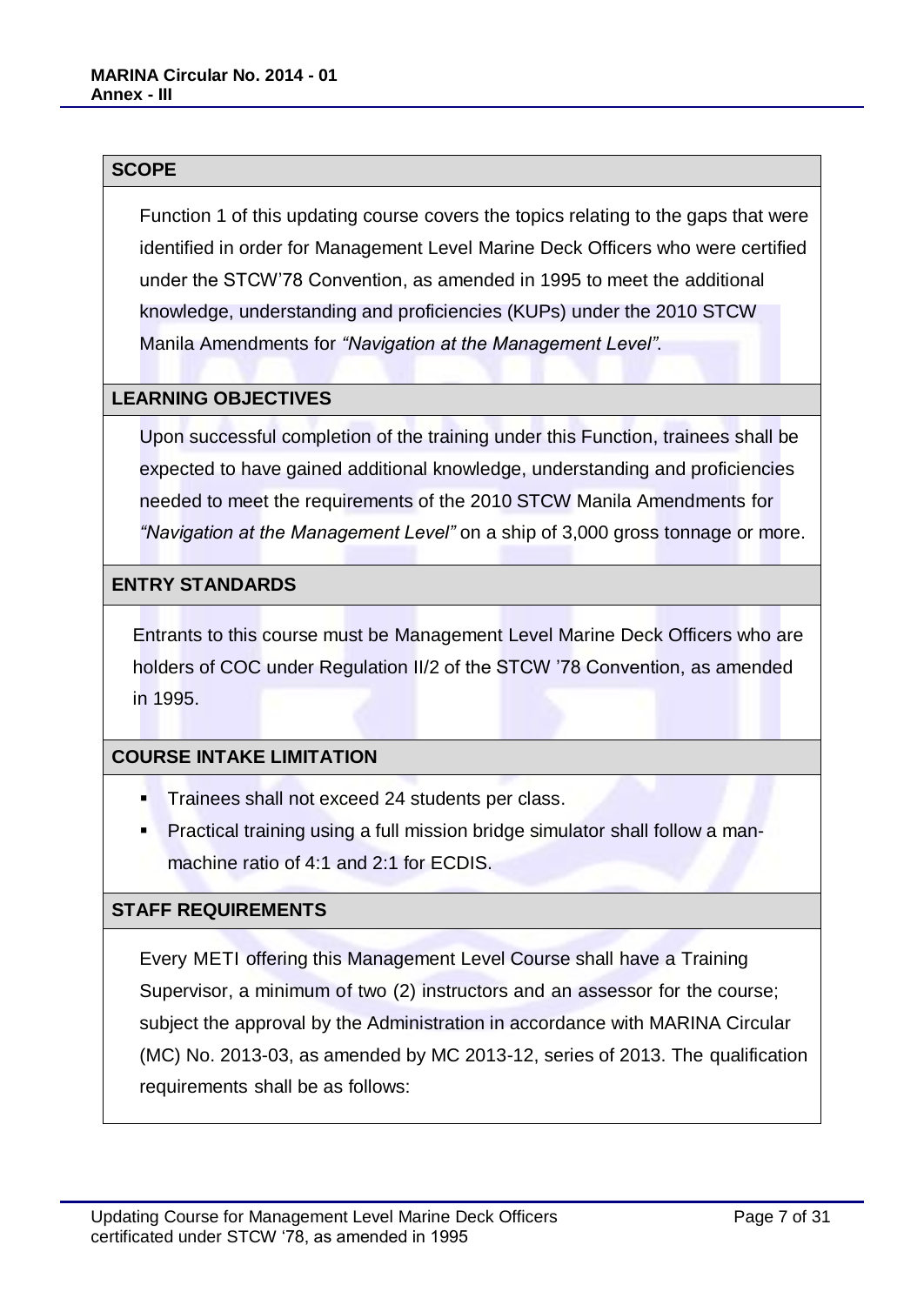### **STAFF REQUIREMENTS** *(Continued…)*

#### **Training Supervisor**

- Holder of at least a Bachelor of Science Degree;
- Have not less than one (1) year experience in maritime education and training;
- Have an understanding of the training course and the specific objectives of the training being conducted under his supervision; and
- Holder of a Certificate of Completion of Instructor's Training Course (IMO Model Course 6.09) or 18 earned units in teacher education covering teaching methodologies, test and measurement.

#### **Instructors**

- Management Level Deck Officer with not less than one (1) year of seagoing service in that capacity on board seagoing ship of 3,000 GT or more;
- Holder of a Certificate of Completion of Instructor's Training Course (IMO Model Course 6.09) or 18 earned units in teacher education covering teaching methodologies, test and measurement;
- Holder of a Certificate of Completion of the Management Level Course for Marine Deck Officers;
- Holder of a COC as Management Level Marine Deck Officer;
- Holder of a valid Professional Regulation Commission (PRC) License as Management Level Marine Deck Officer;
- If conducting training using simulator:
	- ‒ Must be holder of a Certificate of Completion of the "Train the Simulator Trainer and Assessor" (IMO Model Course 6.10), or approved Training Course for Simulator Instructors and Assessors; and
	- ‒ Have gained practical operational experience on the particular type of simulator being used.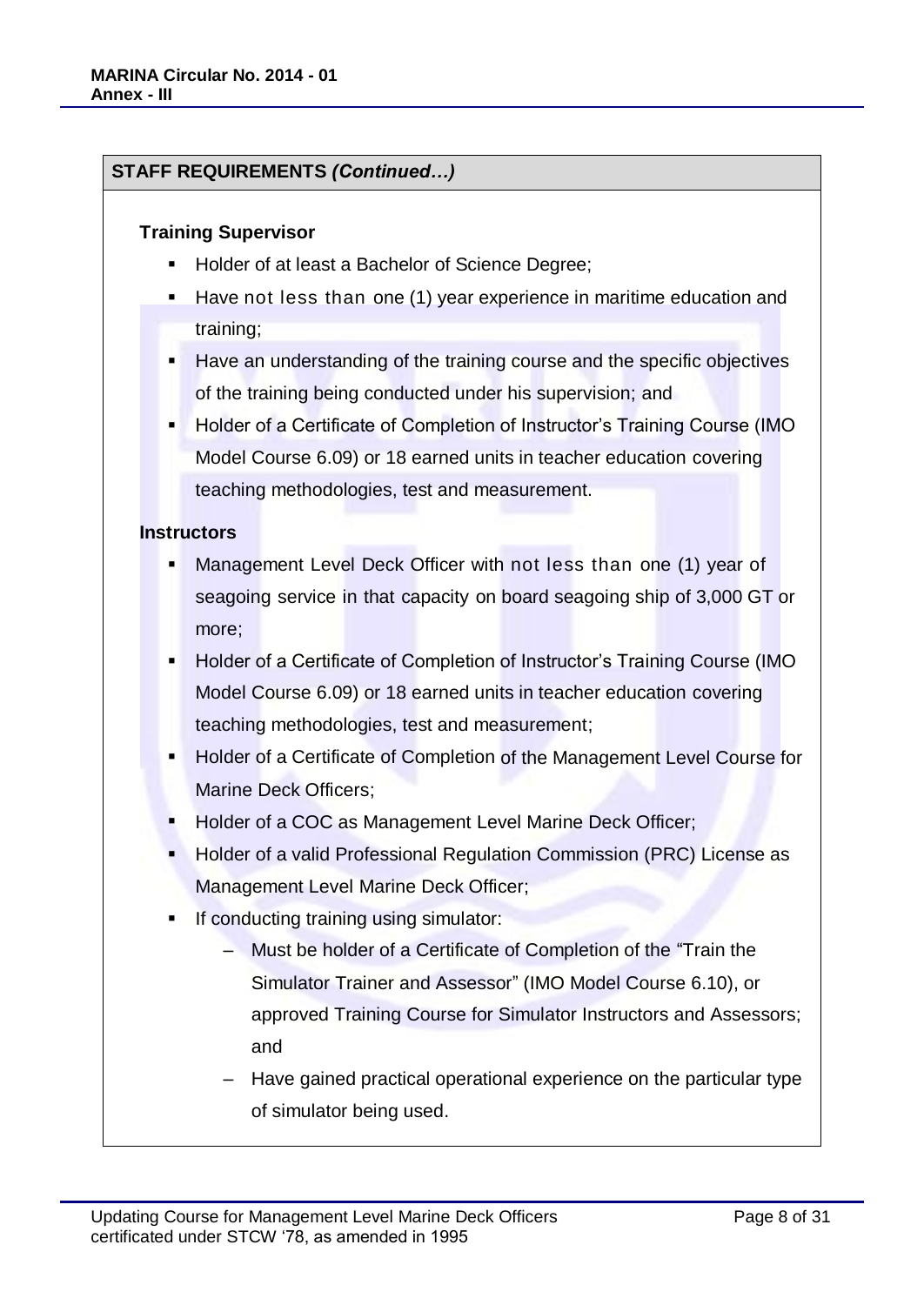**STAFF REQUIREMENTS** *(Continued…)*

| <b>Assessors</b>                                                     |                                                                                                |  |  |
|----------------------------------------------------------------------|------------------------------------------------------------------------------------------------|--|--|
| п                                                                    | Management Level Deck Officer with not less than one (1) year                                  |  |  |
|                                                                      | seagoing service in that capacity on board seagoing ship of 3000 GT or                         |  |  |
|                                                                      | more;                                                                                          |  |  |
| п                                                                    | Holder of a Certificate of Completion of the Management Level Course for                       |  |  |
|                                                                      | Marine Deck Officers;                                                                          |  |  |
| п                                                                    | Holder of a valid PRC License as Management Level Marine Deck Officer;                         |  |  |
| Holder of a Certificate of Completion of the Training Course in<br>٠ |                                                                                                |  |  |
|                                                                      | Assessment, Examination and Certification of Seafarers (IMO Model                              |  |  |
|                                                                      | Course 3.12);                                                                                  |  |  |
| ٠                                                                    | Have gained practical assessment experience as understudy for not less                         |  |  |
|                                                                      | than three (3) times;                                                                          |  |  |
| п                                                                    | If conducting assessment involving the use of simulators:                                      |  |  |
|                                                                      | Must be holder of a Certificate of Completion of the Train the<br>$\overline{\phantom{0}}$     |  |  |
|                                                                      | Simulator Trainer and Assessor (IMO Model Course 6.10), or                                     |  |  |
|                                                                      | approved Training Course for Simulator Instructors and Assessors;                              |  |  |
|                                                                      | and                                                                                            |  |  |
|                                                                      | Have gained practical assessment experience on the particular type<br>$\overline{\phantom{0}}$ |  |  |
|                                                                      | of simulator being used under the supervision and to the                                       |  |  |
|                                                                      | satisfaction of an experienced Assessor for not less than three (3)                            |  |  |
|                                                                      | times.                                                                                         |  |  |
|                                                                      | <b>Resource Person</b>                                                                         |  |  |
|                                                                      | The METI may be allowed to engage the services of other persons with                           |  |  |
|                                                                      | established expertise on particular topics, provided that the Administration shall             |  |  |
|                                                                      | be duly informed at least five (5) working days prior to engagement.                           |  |  |
|                                                                      |                                                                                                |  |  |
|                                                                      | <u>NOTE TO METIs:</u>                                                                          |  |  |
|                                                                      | The foregoing are the qualification standards that must be met by the Instructors              |  |  |

*The foregoing are the qualification standards that must be met by the Instructors, Assessors and Supervisor. In addition, METIs shall exercise utmost diligence and responsibility in the selection of such Staff and ensure that they are appropriately qualified to carry out effective teaching, assessment and supervision of the course, respectively.*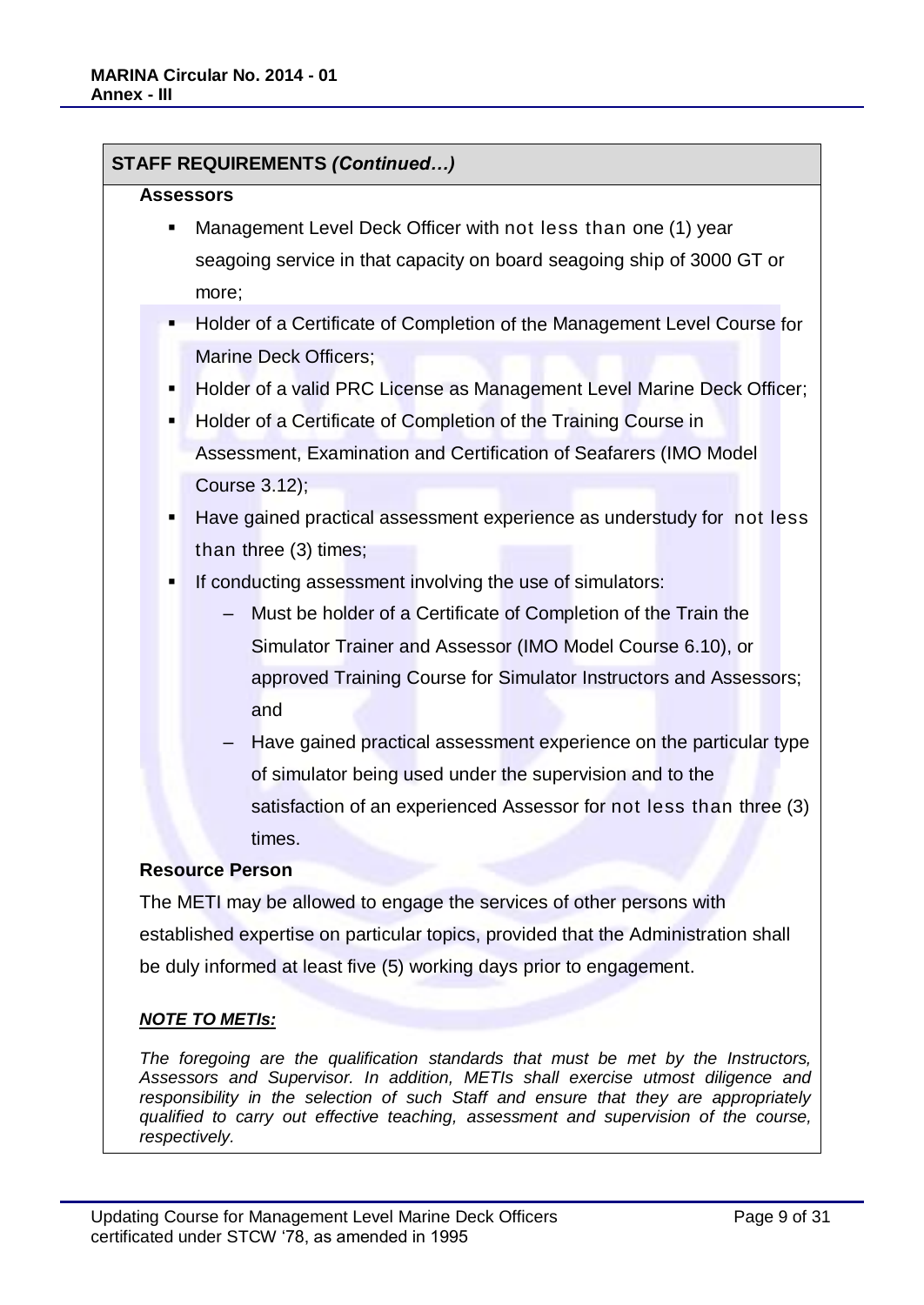#### **TRAINING FACILITIES**

 For the theoretical part, a classroom with multi-media over-head projector, with a computer set, and a white board with eraser will be utilized, among others. This does not however preclude METIs from utilizing additional teaching aids to facilitate learning.

#### **TRAINING EQUIPMENT**

A Full Mission Bridge Simulator certified as Class "A" or similar category showing reference to STCW Table A-II/2, by an internationally recognized Classification Society, capable of simulating required KUPs for this updating course, with briefing and debriefing rooms, among others. ECDIS Training equipment prescribed by the Administration shall also be necessary.

#### **EXEMPTION**

Trainees who have already completed training on the *"Operational Use of Electronic Chart, Display and Information System [ECDIS]"* (IMO Model Course 1.27) can be exempted from the training requirements under Module 4 of this Function but shall still be subjected to assessment covering the said Module.

# **CERTIFICATE OF COURSE COMPLETION**

Trainees who succesfully completed this updating course and successfully

passed the assessment thereof, shall be issued a Certificate of Completion in

accordance with the format prescribed by the Administration.

#### **SUGGESTED TEXT BOOKS AND REFERENCES**

For the textbooks and reference materials, METIs should refer to the list of Teaching Aids, Videos, References, Textbooks and Bibliographies indicated in the revised IMO Model Course 7.01 validated during the  $44<sup>th</sup>$  Session of the IMO's Sub-Committee on STW. This does not however preclude METIs from utilizing other relevant and more updated books and references that may be available or prescribed by the Administration. METIs shall also exercise prudence and utmost responsibility in selecting the textbooks and references for this Function to ensure that only relevant and up-to-date ones shall be utilized.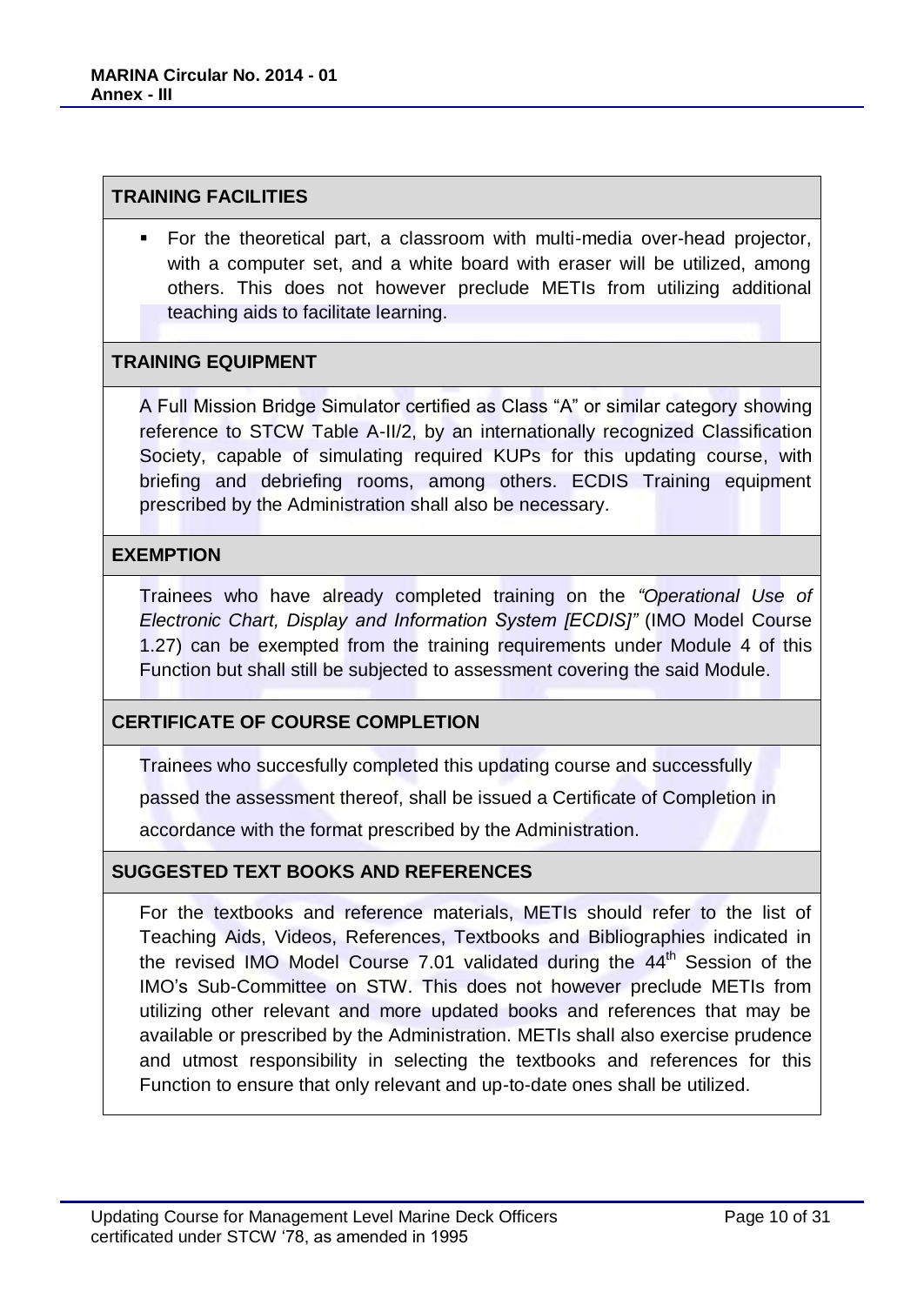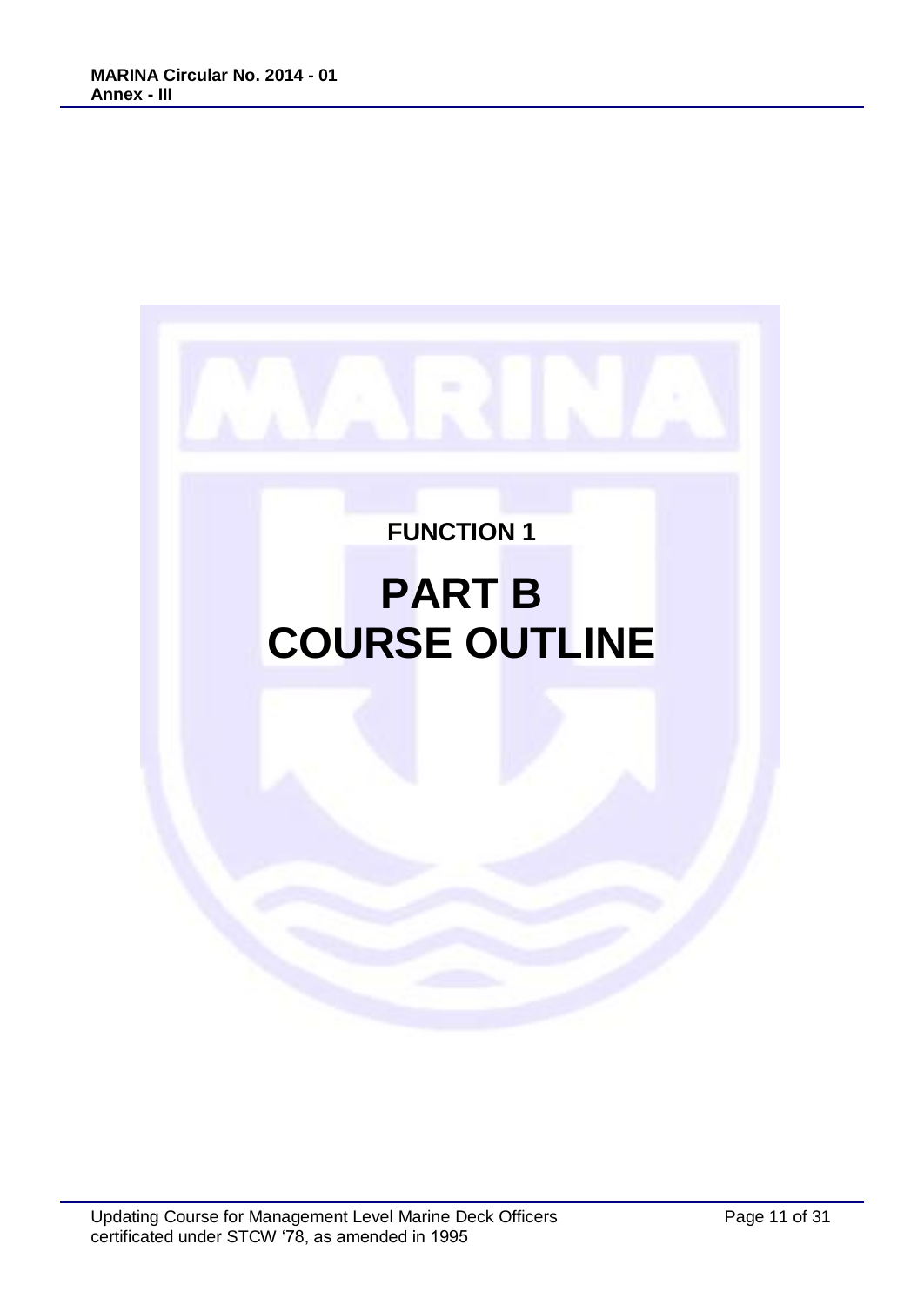### **MAIN TOPICS** NO. OF

# **HOURS**

#### *Competence*

#### **F1 - Module 1: Plan a Voyage and Conduct Navigation**

|  | 1. Vessel Traffic Service (VTS) areas                                                                                                                | $\overline{2}$  |
|--|------------------------------------------------------------------------------------------------------------------------------------------------------|-----------------|
|  | 2. Reporting in accordance with the general principles for ship<br>reporting systems and with VTS procedures                                         | 1               |
|  | F1 - Module 2: Coordinate Search and Rescue Operations                                                                                               |                 |
|  | 1. The procedures contained in the International Aeronautical<br>and Maritime Search and Rescue Manual (IAMSAR)                                      | 5               |
|  | F1 - Module 4: Maintain safe navigation through the use of<br>information from navigation equipment and<br>systems to assist command decision-making |                 |
|  | 1. Blind pilotage planning                                                                                                                           | 12 <sup>2</sup> |
|  | F1 - Module 5: Maintain the safety of navigation through the use<br>of ECDIS and associated navigation systems to<br>assist command decision-making  |                 |
|  | 1. Command decision-making using the information provided<br>by ECDIS and associated navigation systems, including:                                  | 40              |
|  | Management of operational procedures, system files & data                                                                                            |                 |
|  | Use ECDIS playback functionality for passage review, route<br>planning and review of system functions                                                |                 |
|  |                                                                                                                                                      | 60              |
|  | <b>TOTAL: Function 1 - Updating MLC Deck</b>                                                                                                         |                 |

# *Geneal Rule on Time Allocation:*

*METIs must note that the number of hours allocated for the topics in this Function are the minimum and can be increased as may be necessary to cover other topics that may deemed necessary to further update the management level officers mentioned herein.*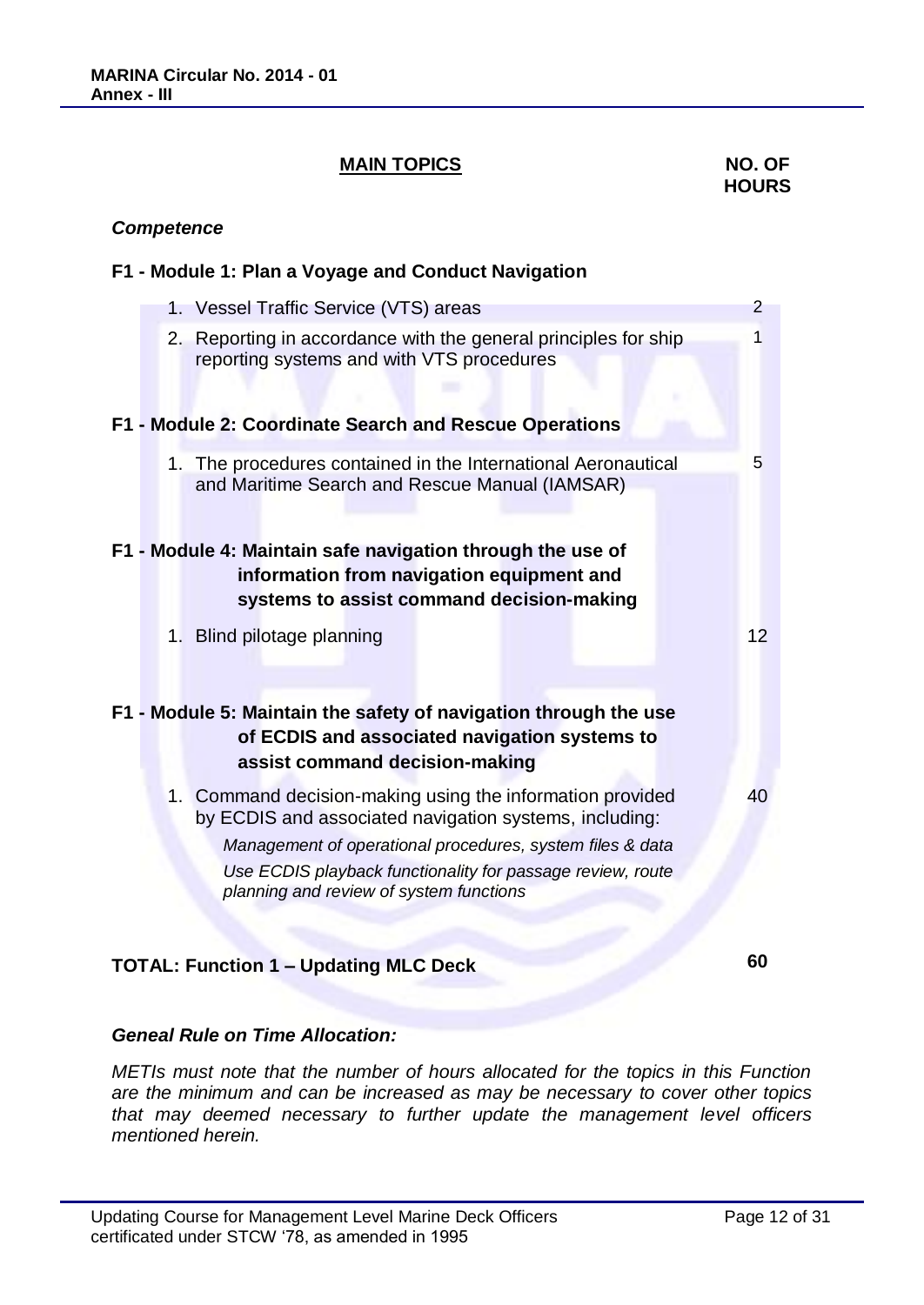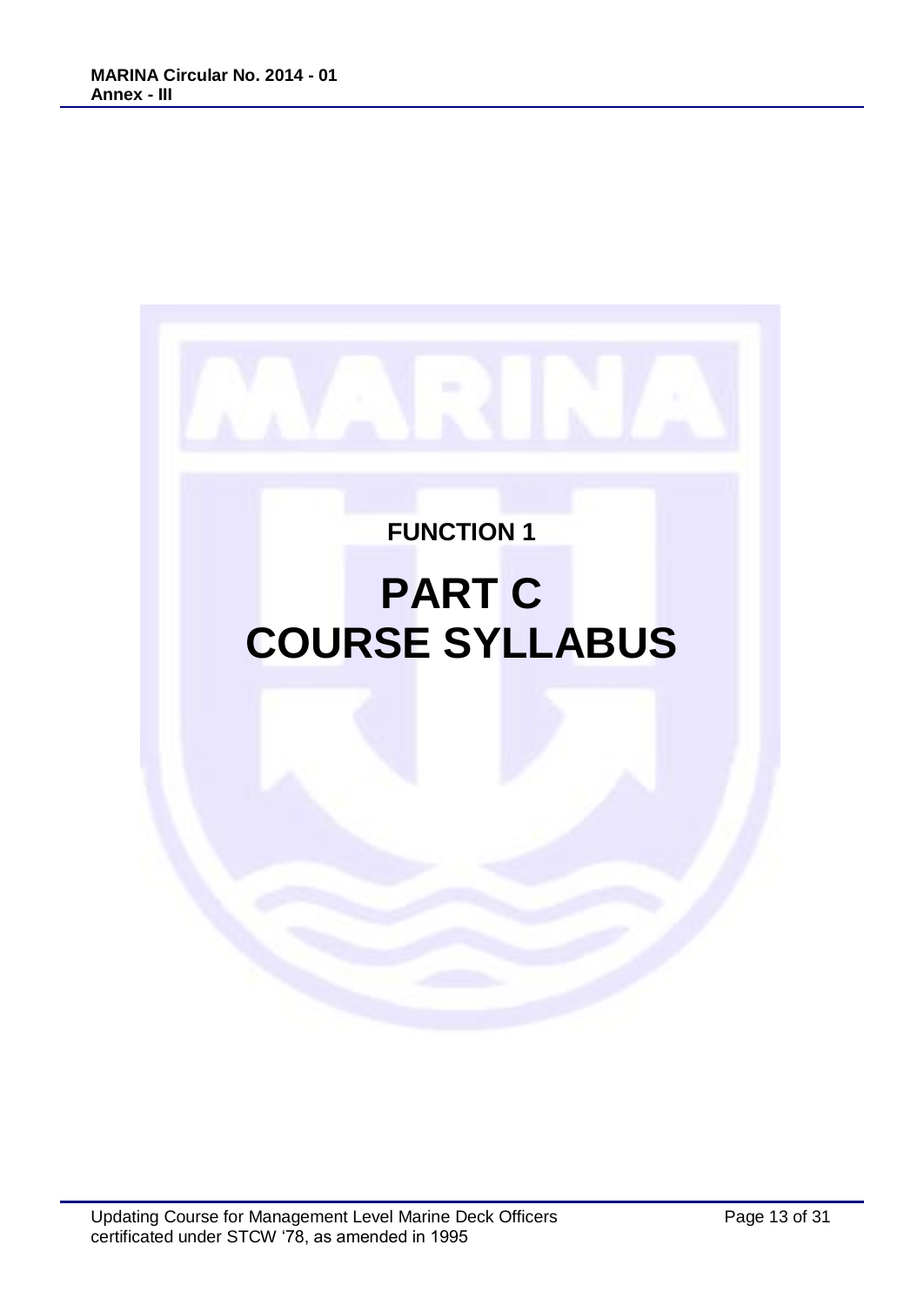#### **F1 - Module 1**

#### **Competence:** *Plan a voyage and conduct navigation*

- 1. Voyage Planning for all conditions
	- 1.1 Vessel Traffic Service (VTS) areas
		- 1.1.1 traffic separation schemes en-route
		- 1.1.2 expected traffic density
	- 1.2 Navigation and Monitoring of the Voyage
		- 1.2.1 vessel traffic service (VTS) areas
- 2. Reporting in accordance with the general principles for ship reporting systems and with VTS procedures
	- 2.1Ship reporting system
		- 2.1.1 explains the general principles for reporting as per VTS procedures
		- 2.1.2 determines the reporting requirements for particular reporting and VTS systems

#### **F1 - Module 2**

#### **Competence:** *Coordinate Search and Rescue Operations*

- **1. The procedures contained in the International Aeronautical and Maritime Search and Rescue (IAMSAR) Manual**
	- 1.1 Coordinate search and rescue operation
	- 1.2 Execute a search and rescue operation
	- *Note: Refer to IMO Model Courses No. 1.08 (Radar, ARPA, Bridge Teamwork and Search and Rescue) on coordinating and executing search and rescue in accordance with IAMSAR Manual for more details of this module.*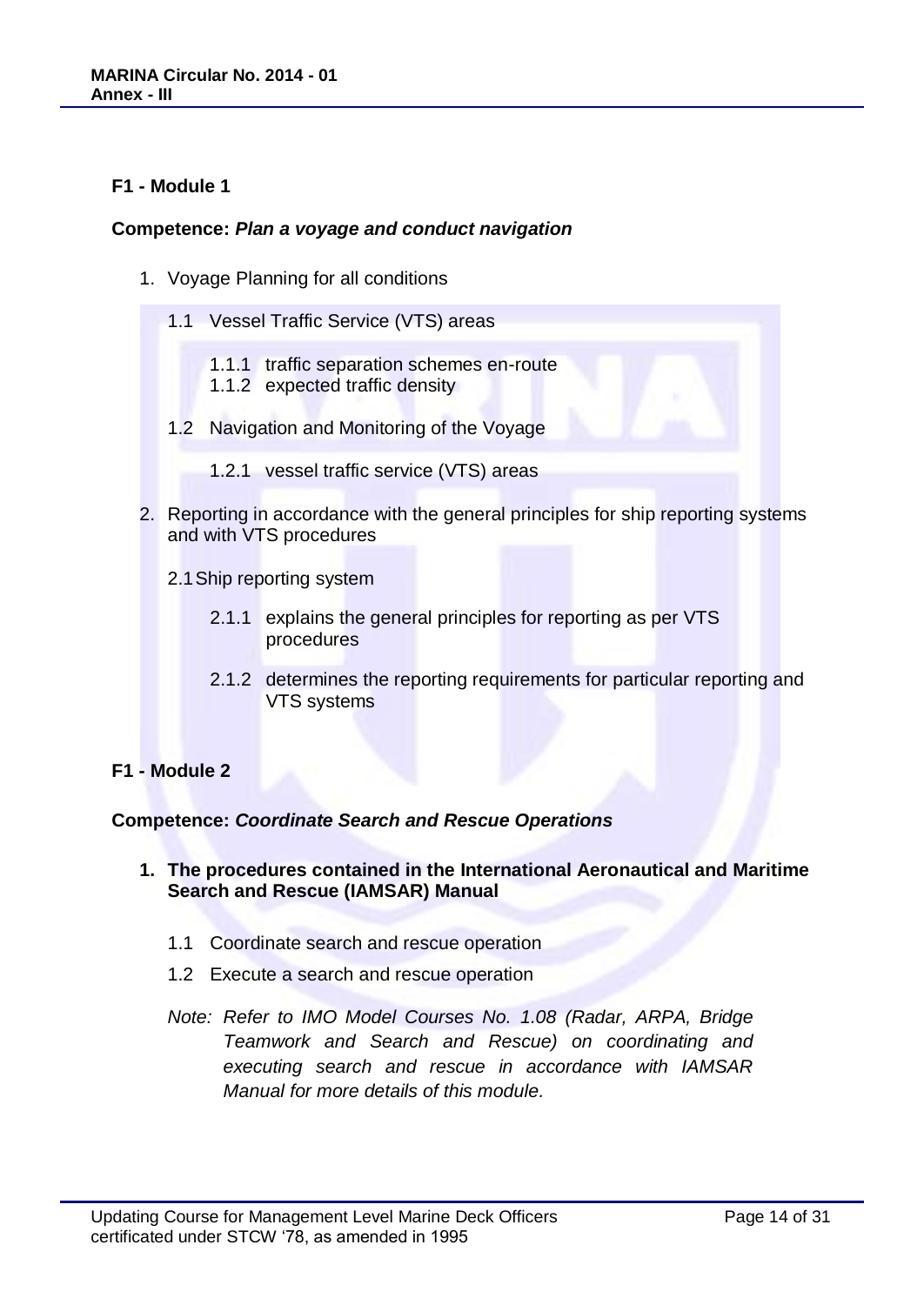#### **F1 - Module 3**

# **Competence:** *Maintain safe navigation through the use of information from navigation equipment and systems to assist command decisionmaking*

- 1. Appreciation/review of system errors and the operational aspects of modern navigation systems including Radar and ARPA
- 2. Blind Pilotage Planning
	- *Note: METIs to refer to IMO Model Courses 1.08 for Radar Navigation - Management Level; 1.22 Ship Simulator and Bridge Teamwork; 1.27 Operational Use of Electronic Chart Display and Information Systems (ECDIS); and 1.34 AIS Operator Course for more details of this module.*

#### **F1 - Module 4**

# **Competence:** *Maintain the safety of navigation through the use of ECDIS and associated navigation systems to assist command decisionmaking*

- 1. Command decision-making using the information provided by ECDIS and associated navigation systems, including:
	- 1.1. Management of operational procedures, system files and data relating to ECDIS
	- 1.2. Use of ECDIS playback functionality for passage review, route planning and review of system functions
	- *Note: METIs to refer to IMO Model Courses No. 1.27 Operational Use of Electronic Chart Display and Information Systems (ECDIS), IMO Model Course No 1.34 AIS Operator Course and STCW Reg. I/12 from the perspective of command decision making, 1.08 for Radar Navigation - Management Level and 1.22 Ship Simulator and Bridge Teamwork*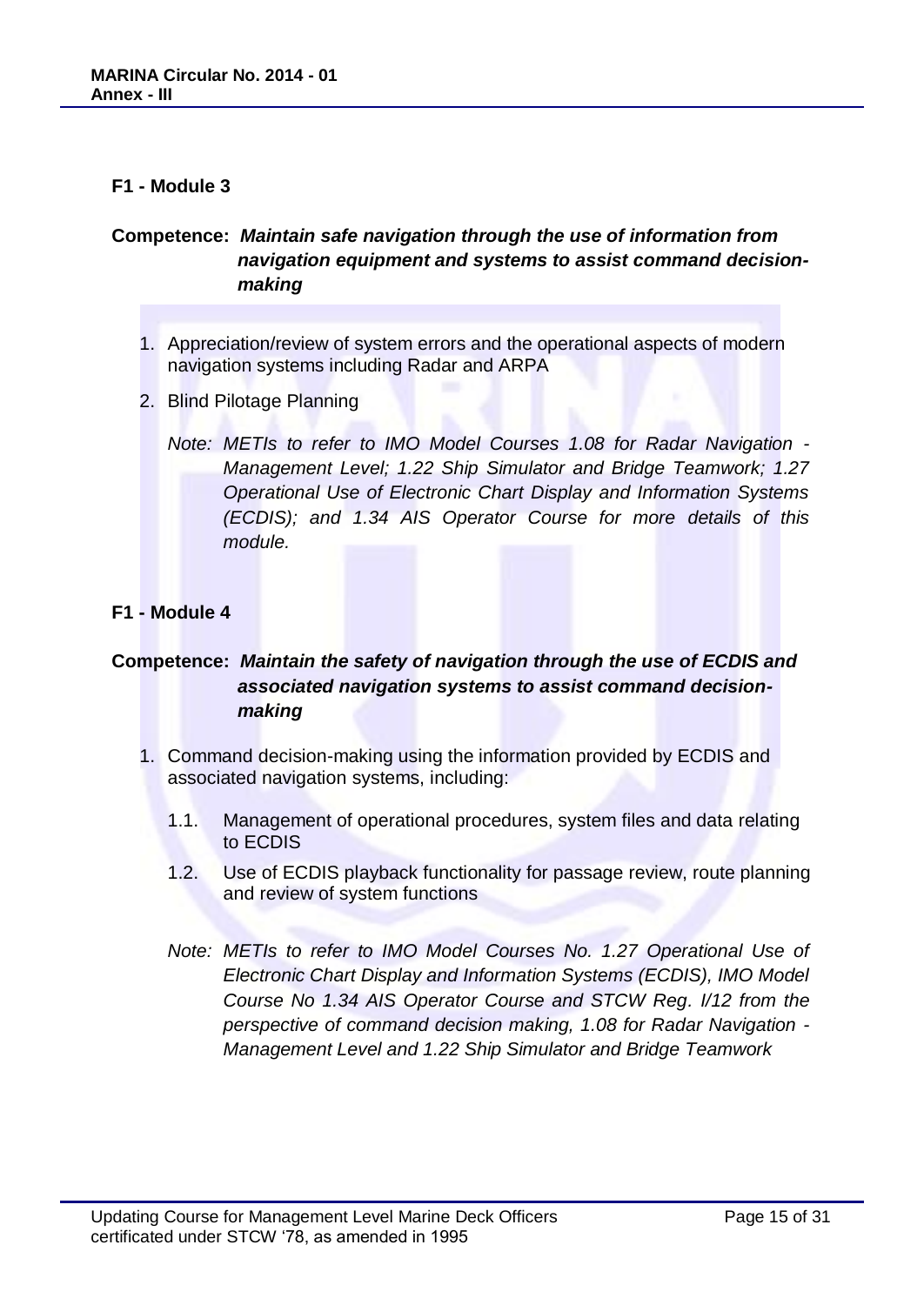

# **CONTROLLING THE OPERATION OF THE SHIP AND CARE FOR PERSONS ON BOARD AT THE MANAGEMENT LEVEL**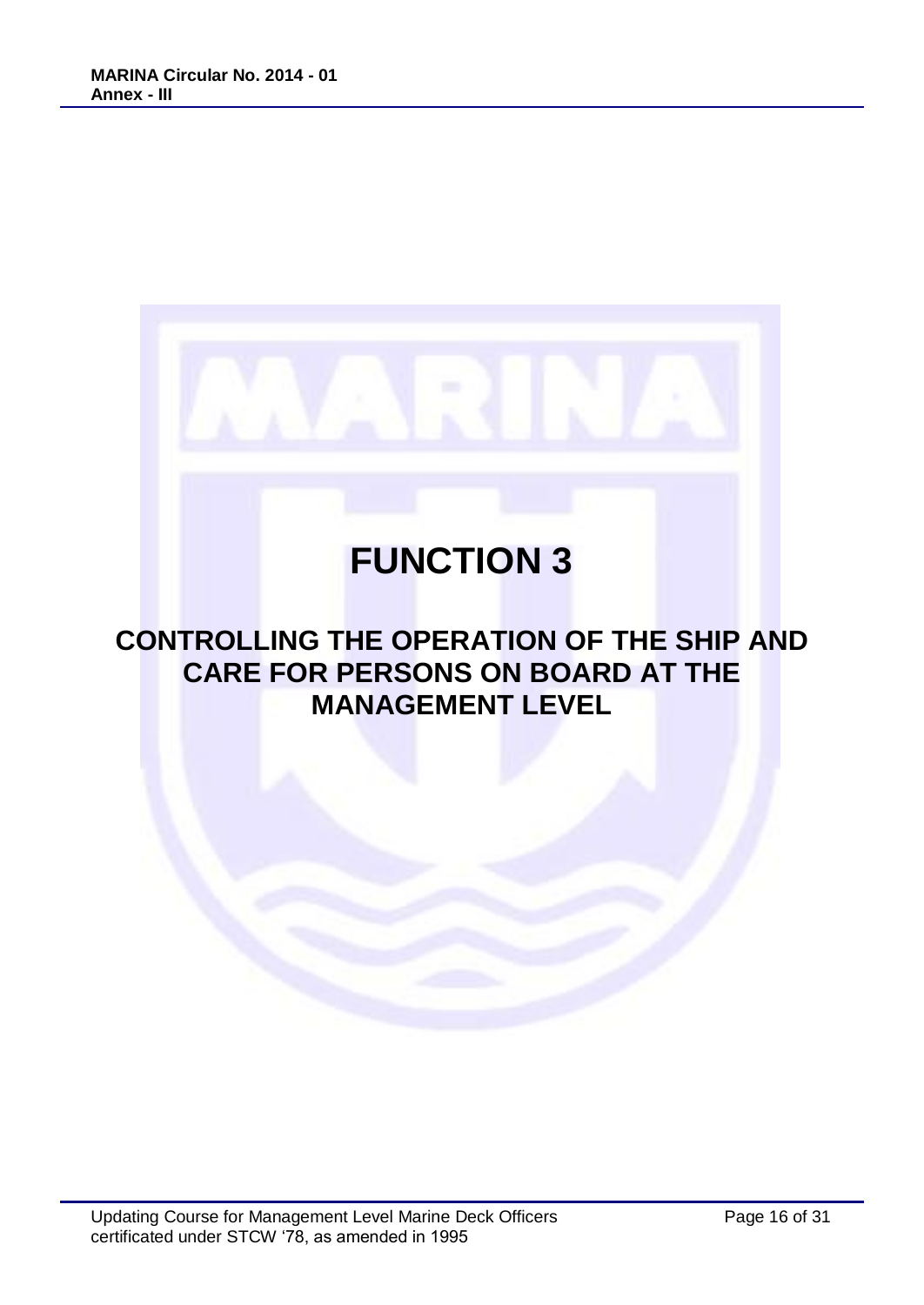# **FUNCTION CONTENTS**

#### **Function 3 (F3): Controlling the Operation of the Ship and Care for Persons on Board at the Management Level**

#### **Part A – Course Framework**

- 1. Scope
- 2. Learning Objectives
- 3. Entry Standards
- 4. Course Intake Limitations
- 5. Staff Requirements
- 6. Training Facilities
- 7. Training Equipment
- 8. Certificate of Course Completion
- 9. Suggested Textbooks and References

#### **Part B – Course Outline**

- 1. Competence
- 2. Topics
- 3. Time Allocation for Each Topic
- 4. Total Hours for Function 3

# **Part C – Course Syllabus**

1. F3 - Module 5: Use of leadership and managerial skill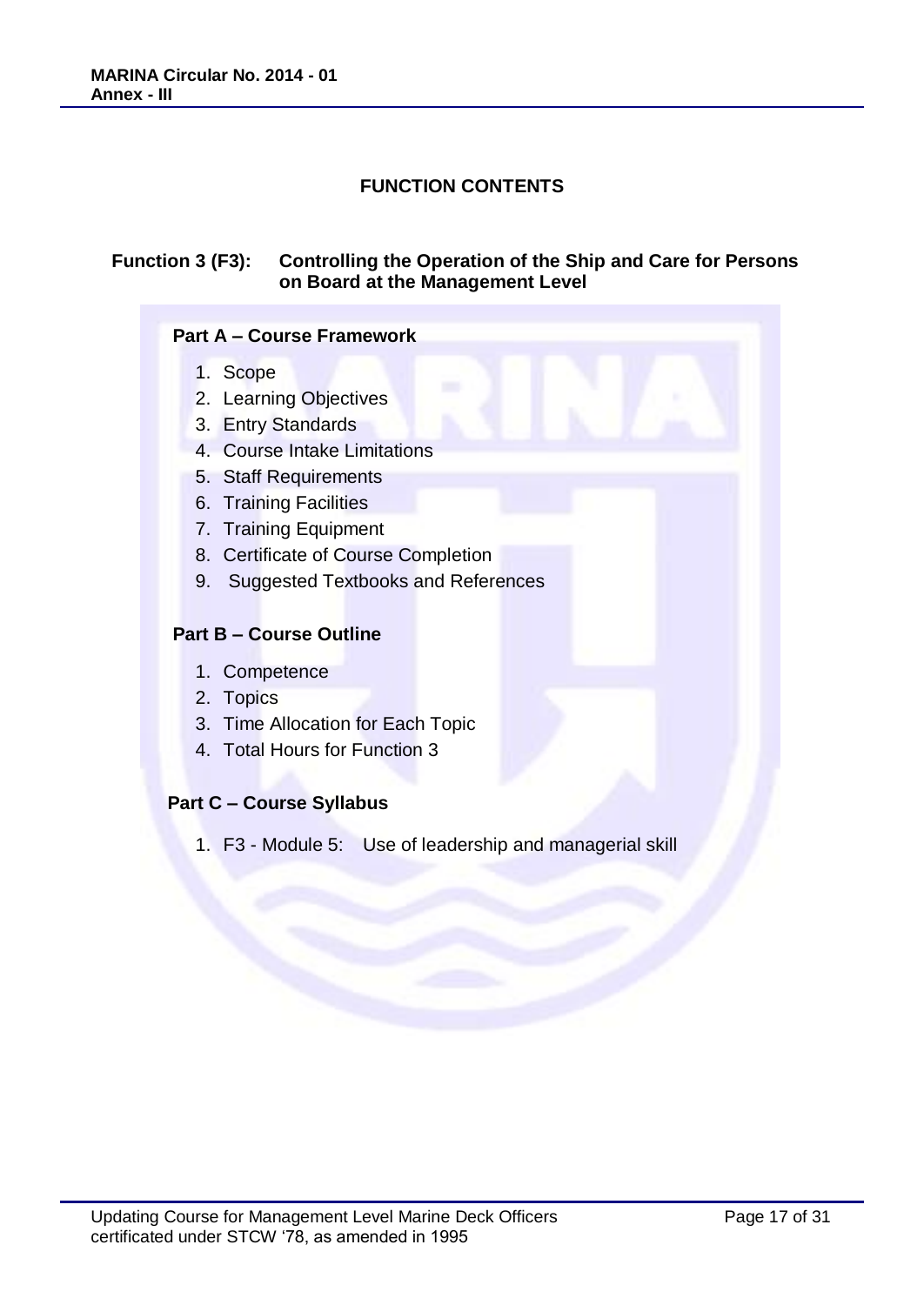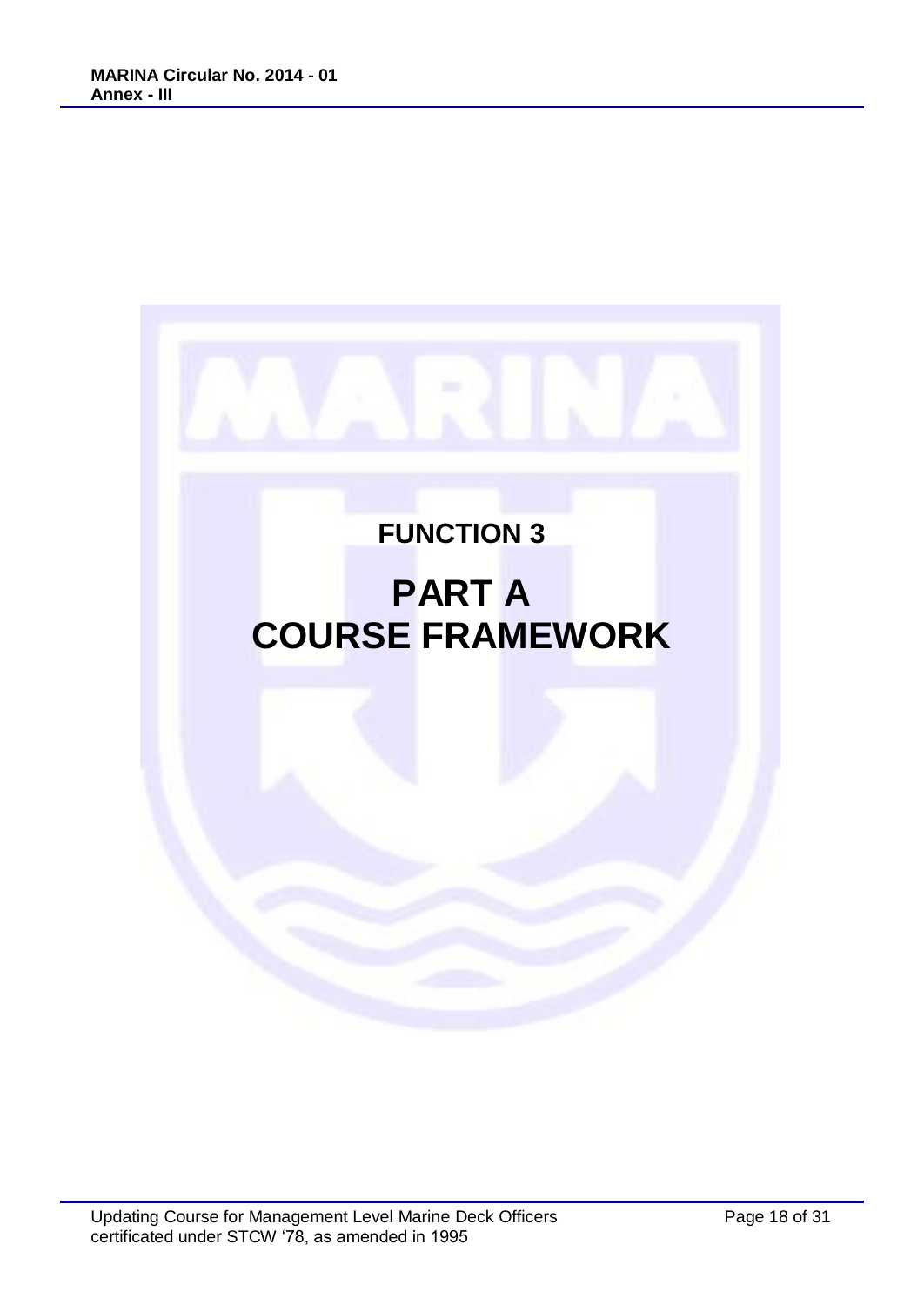#### **SCOPE**

Function 3 of this updating course covers the topics relating to the *"Use of Leadership and Managerial Skills"* which was identified as one of the gaps in order for Management Level Deck Officer who were certified under the STCW'78 Convention, as amended in 1995 to meet the additional knowledge, understanding and proficiencies (KUPs) under the 2010 STCW Manila Amendments in *"Controlling the Operation of the Ship and Care for Persons on Board at the Management Level"*.

#### **LEARNING OBJECTIVES**

Upon succesful completion of the training under this Function, trainees shall be expected to have gained additional knowledge, understanding and proficiencies relating to the *"Use of Leadership and Managerial Skills"* needed to meet the requirements of the 2010 STCW Manila Amendments in effectively *"Controlling the Operation of the Ship and Care for Persons on Board at the Management Level"*. on a ship of 3,000 gross tonnage or more.

### **ENTRY STANDARDS**

Entrants to this course must be Management Level Marine Deck Officers who are holders of COC under Regulation II/2 of the STCW '78 Convention, as amended in 1995.

#### **COURSE INTAKE LIMITATION**

- **Trainees shall not exceed 24 students per class.**
- Practical training using a full mission bridge simulator shall follow a manmachine ratio of 4:1.

#### **STAFF REQUIREMENTS**

Every METI offering this Management Level Course shall have a Training Supervisor, a minimum of two (2) instructors and an assessor for the course; subject the approval by the Administration in accordance with MARINA Circular (MC) No. 2013-03, as amended by MC 2013-12, series of 2013. The qualification requirements shall be as follows: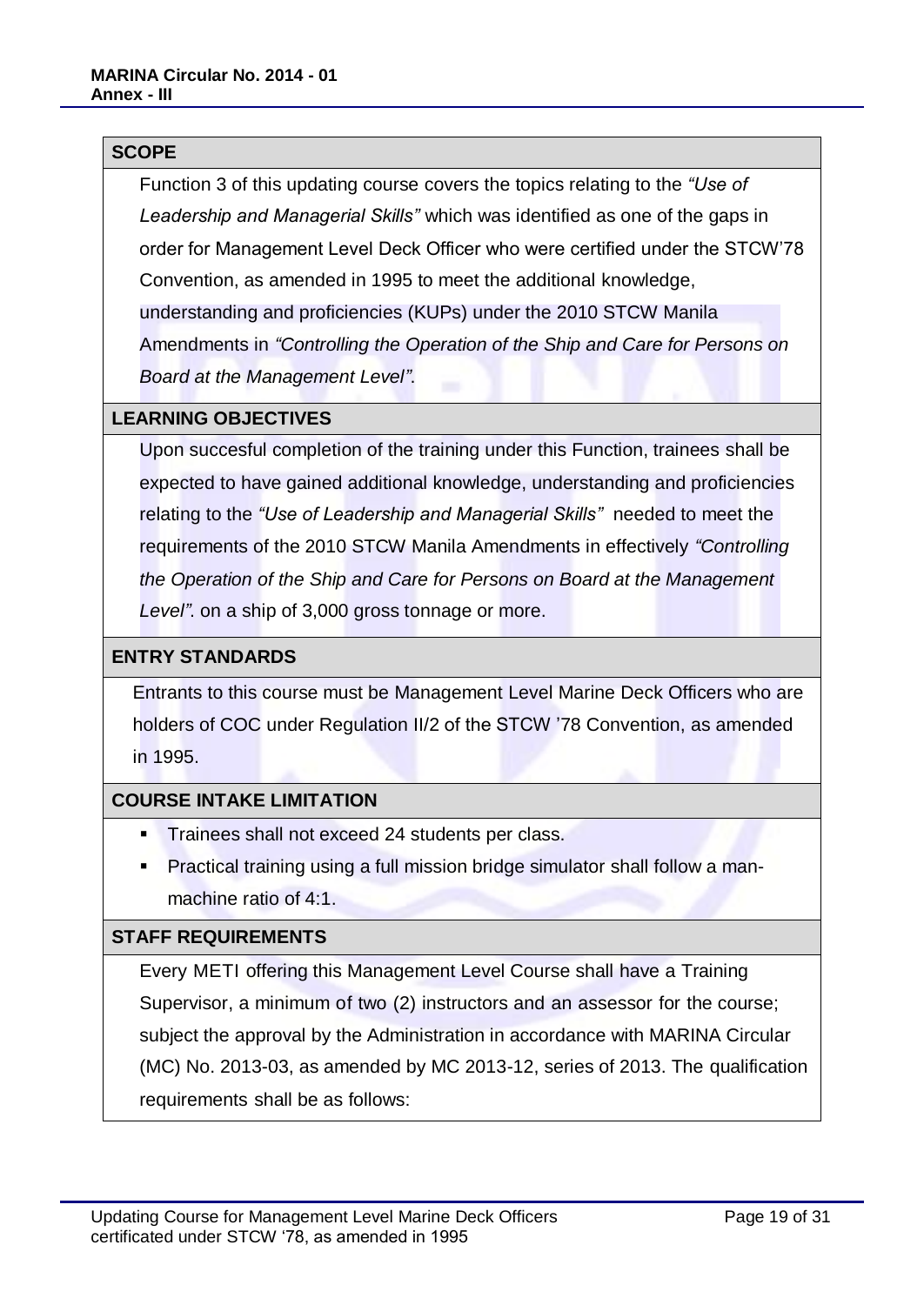### **STAFF REQUIREMENTS** *(Continued…)*

#### **Training Supervisor**

- Holder of at least a Bachelor of Science Degree;
- Have not less than one (1) year experience in maritime education and training;
- Have an understanding of the training course and the specific objectives of the training being conducted under his supervision; and
- Holder of a Certificate of Completion of Instructor's Training Course (IMO Model Course 6.09) or 18 earned units in teacher education covering teaching methodologies, test and measurement.

#### **Instructors**

- Management Level Deck Officer with not less than one (1) year of seagoing service in that capacity on board seagoing ship of 3,000 GT or more;
- Holder of a Certificate of Completion of Instructor's Training Course (IMO Model Course 6.09) or 18 earned units in teacher education covering teaching methodologies, test and measurement;
- Holder of a Certificate of Completion of the Management Level Course for Marine Deck Officers;
- Holder of a COC as Management Level Marine Deck Officer;
- Holder of a valid Professional Regulation Commission (PRC) License as Management Level Marine Deck Officer;
- If conducting training using simulator:
	- ‒ Must be holder of a Certificate of Completion of the "Train the Simulator Trainer and Assessor" (IMO Model Course 6.10), or approved Training Course for Simulator Instructors and Assessors; and
	- ‒ Have gained practical operational experience on the particular type of simulator being used.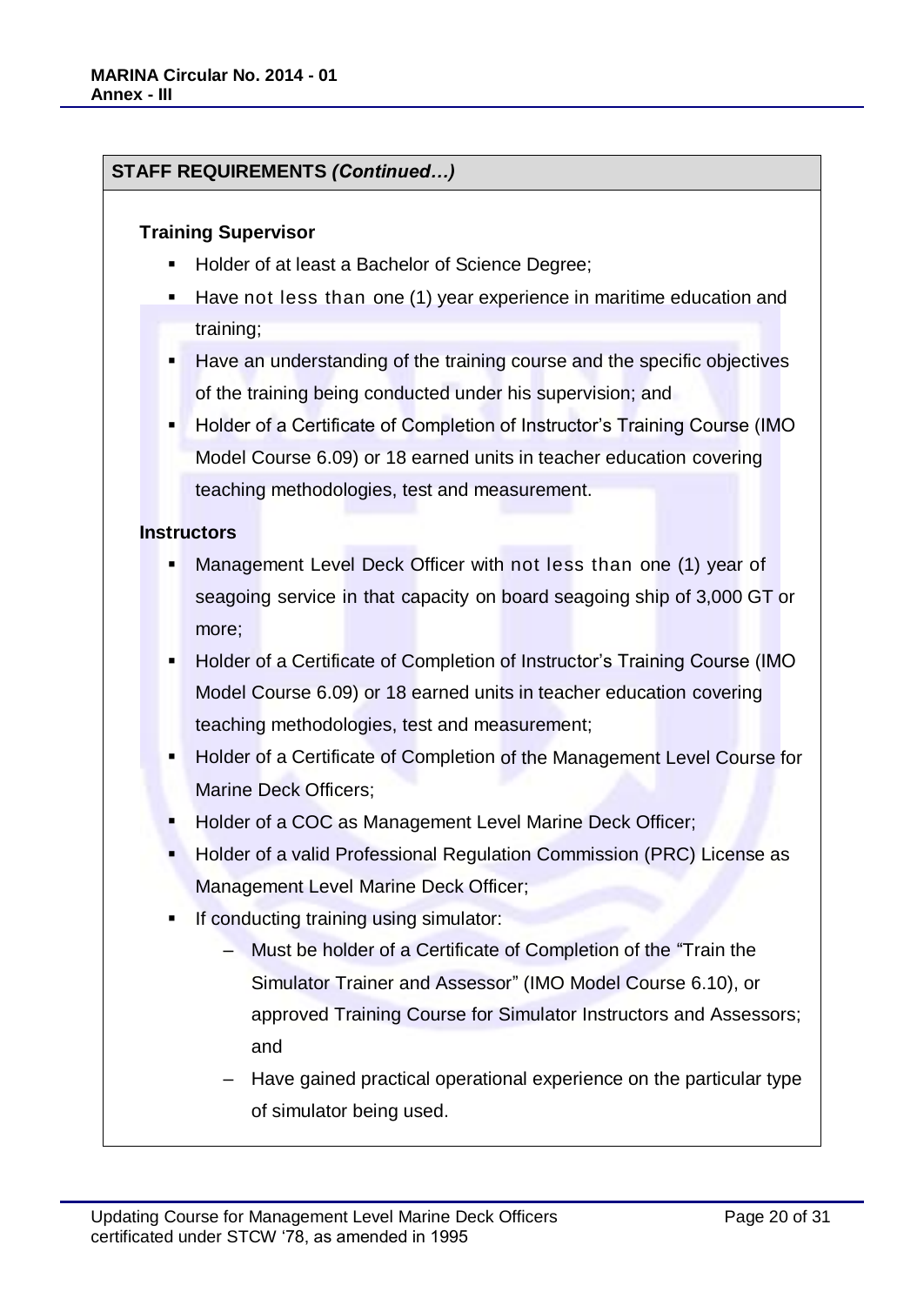**STAFF REQUIREMENTS** *(Continued…)*

| <b>Assessors</b>                                                                   |  |  |  |
|------------------------------------------------------------------------------------|--|--|--|
| Management Level Deck Officer with not less than one (1) year<br>п                 |  |  |  |
| seagoing service in that capacity on board seagoing ship of 3000 GT or             |  |  |  |
| more;                                                                              |  |  |  |
| Holder of a Certificate of Completion of the Management Level Course for<br>п      |  |  |  |
| Marine Deck Officers;                                                              |  |  |  |
| Holder of a valid PRC License as Management Level Marine Deck Officer;             |  |  |  |
| Holder of a Certificate of Completion of the Training Course in<br>٠               |  |  |  |
| Assessment, Examination and Certification of Seafarers (IMO Model                  |  |  |  |
| Course 3.12);                                                                      |  |  |  |
| Have gained practical assessment experience as understudy for not less<br>٠        |  |  |  |
| than three (3) times;                                                              |  |  |  |
| If conducting assessment involving the use of simulators:<br>٠                     |  |  |  |
| Must be holder of a Certificate of Completion of the Train the                     |  |  |  |
| Simulator Trainer and Assessor (IMO Model Course 6.10), or                         |  |  |  |
| approved Training Course for Simulator Instructors and Assessors;                  |  |  |  |
| and                                                                                |  |  |  |
| Have gained practical assessment experience on the particular type                 |  |  |  |
| of simulator being used under the supervision and to the                           |  |  |  |
| satisfaction of an experienced Assessor for not less than three (3)                |  |  |  |
| times.                                                                             |  |  |  |
| <b>Resource Person</b>                                                             |  |  |  |
| The METI may be allowed to engage the services of other persons with               |  |  |  |
| established expertise on particular topics, provided that the Administration shall |  |  |  |
| be duly informed at least five (5) working days prior to engagement.               |  |  |  |
|                                                                                    |  |  |  |
| <u>NOTE TO METIs:</u>                                                              |  |  |  |
| The foregoing are the qualification standards that must he met by the Instructors  |  |  |  |

*The foregoing are the qualification standards that must be met by the Instructors, Assessors and Supervisor. In addition, METIs shall exercise utmost diligence and responsibility in the selection of such Staff and ensure that they are appropriately qualified to carry out effective teaching, assessment and supervision of the course, respectively.*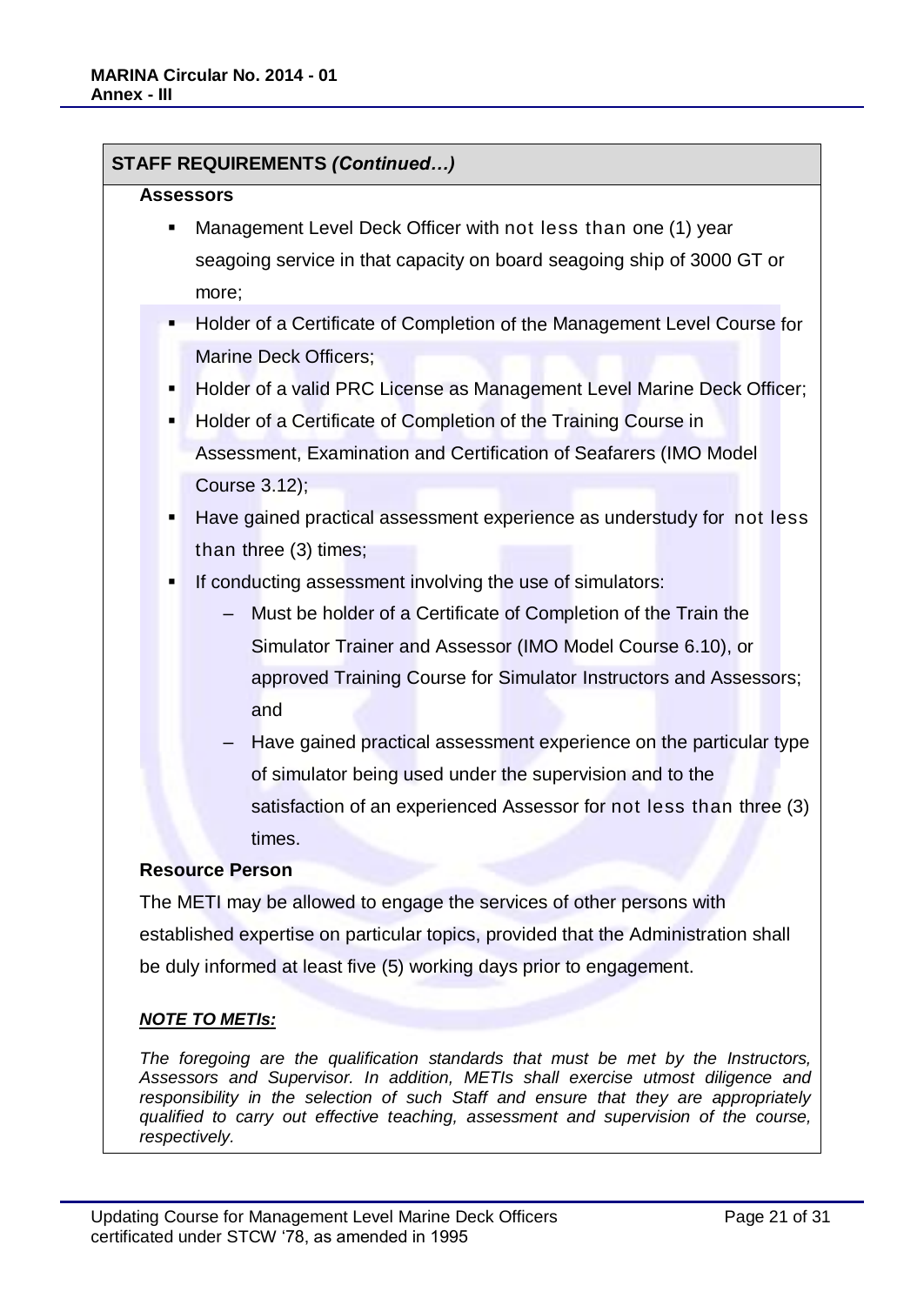#### **TRAINING FACILITIES**

 For the theoretical part, a classroom with multi-media over-head projector, with a computer set, and a white board with eraser will be utilized, among others. This does not however preclude METIs from utilizing additional teaching aids to facilitate learning.

#### **TRAINING EQUIPMENT**

A Full Mission Bridge Simulator certified as Class "A" or similar category showing reference to STCW Table A-II/2, by an internationally recognized Classification Society, capable of simulating required KUPs for this updating course, with briefing and debriefing rooms, among others.

#### **CERTIFICATE OF COURSE COMPLETION**

Trainees who succesfully completed this updating course and successfully

passed the assessment thereof, shall be issued a Certificate of Completion in

accordance with the format prescribed by the Administration.

#### **SUGGESTED TEXT BOOKS AND REFERENCES**

For the textbooks and reference materials, METIs should refer to the list of Teaching Aids, Videos, References, Textbooks and Bibliographies indicated in the revised IMO Model Course 7.01 validated during the  $44<sup>th</sup>$  Session of the IMO's Sub-Committee on STW. This does not however preclude METIs from utilizing other relevant and more updated books and references that may be available or prescribed by the Administration. METIs shall also exercise prudence and utmost responsibility in selecting the textbooks and references for this Function to ensure that only relevant and up-to-date ones shall be utilized.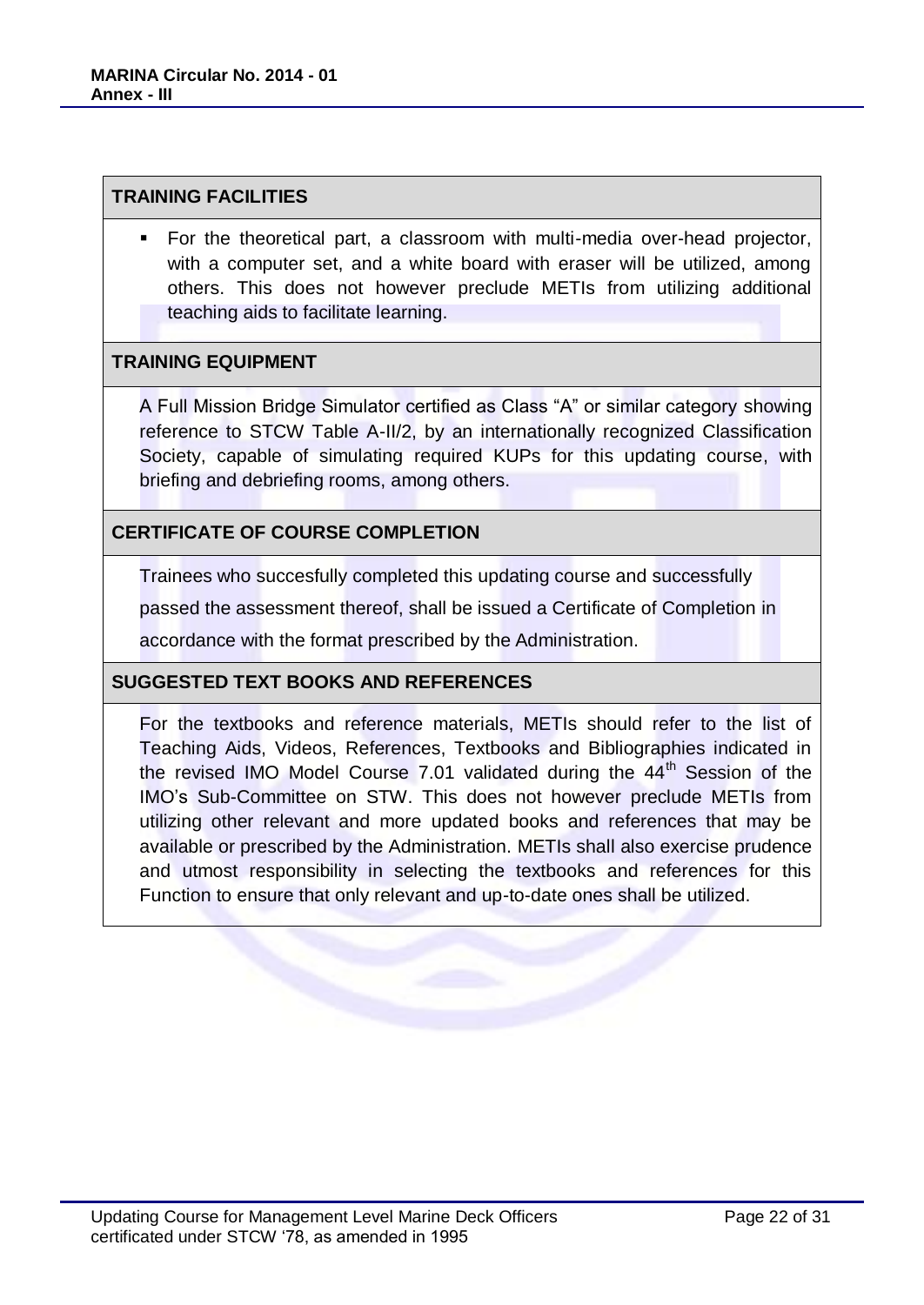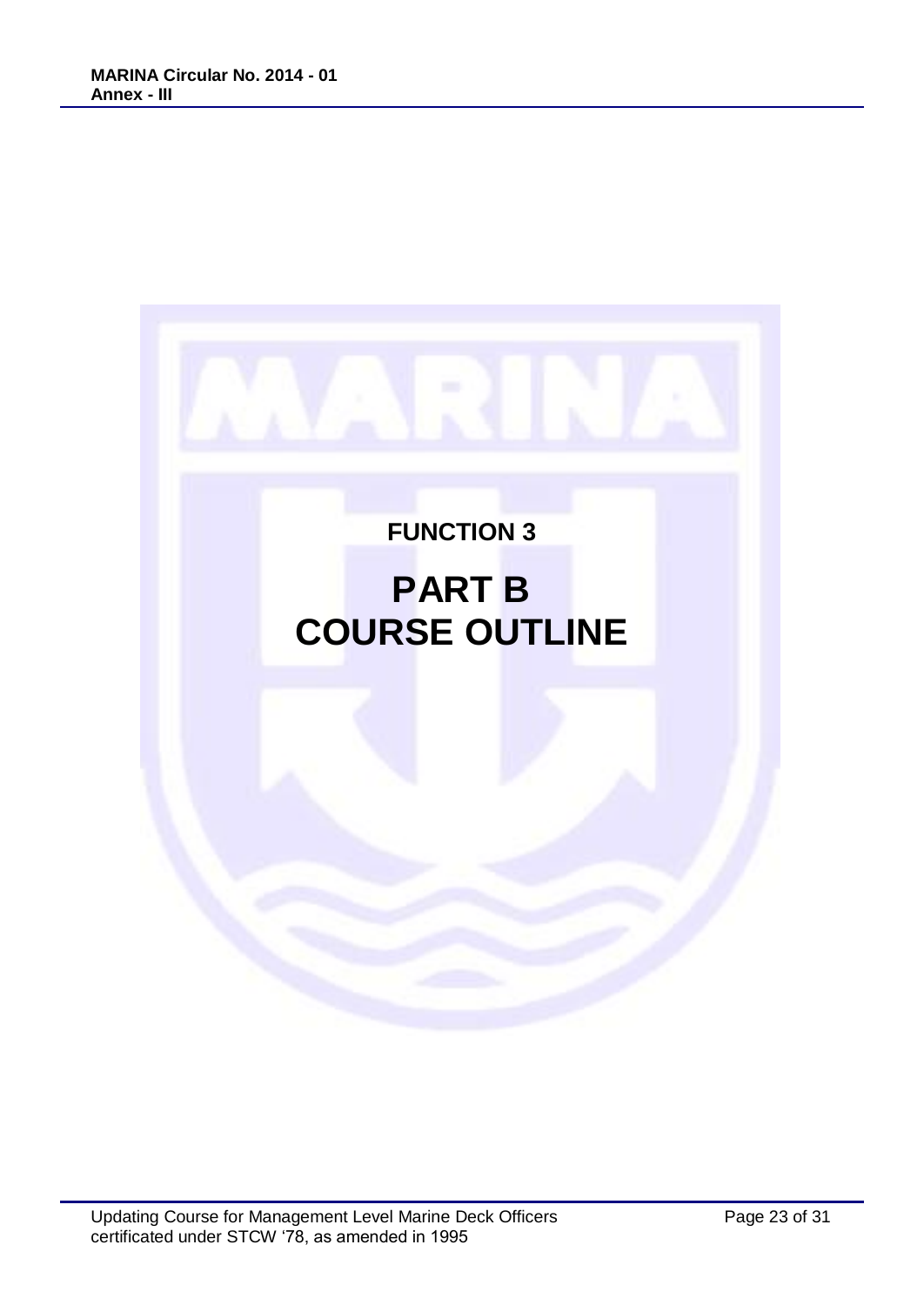# **MAIN TOPIC** NO. OF

# **HOURS**

#### *Competence*

#### *F3 Module 5: Use of Leadership and Managerial Skills*

|  | 1. Shipboard personnel management and training                                                                          |    |
|--|-------------------------------------------------------------------------------------------------------------------------|----|
|  | 2. Application of task and workload management                                                                          | 8  |
|  | 3. Effective resource management                                                                                        | 8  |
|  | 4. Decision-making techniques                                                                                           |    |
|  | 5. Development, implementation, and oversight of standard<br>operating procedures                                       |    |
|  | TOTAL FOR FUNCTION 3: Controlling the operation of the ship<br>and care for persons on board at the<br>management level | 28 |
|  | Geneal Rule on Time Allocation:                                                                                         |    |

#### **Geneal Rule on Time Allocat**

*METIs must note that the number of hours allocated for the topics in this Function are the minimum and can be increased as may be necessary to cover new requirements,*  laws, rules and regulations, new developments, trends and practices in the maritime *industry.*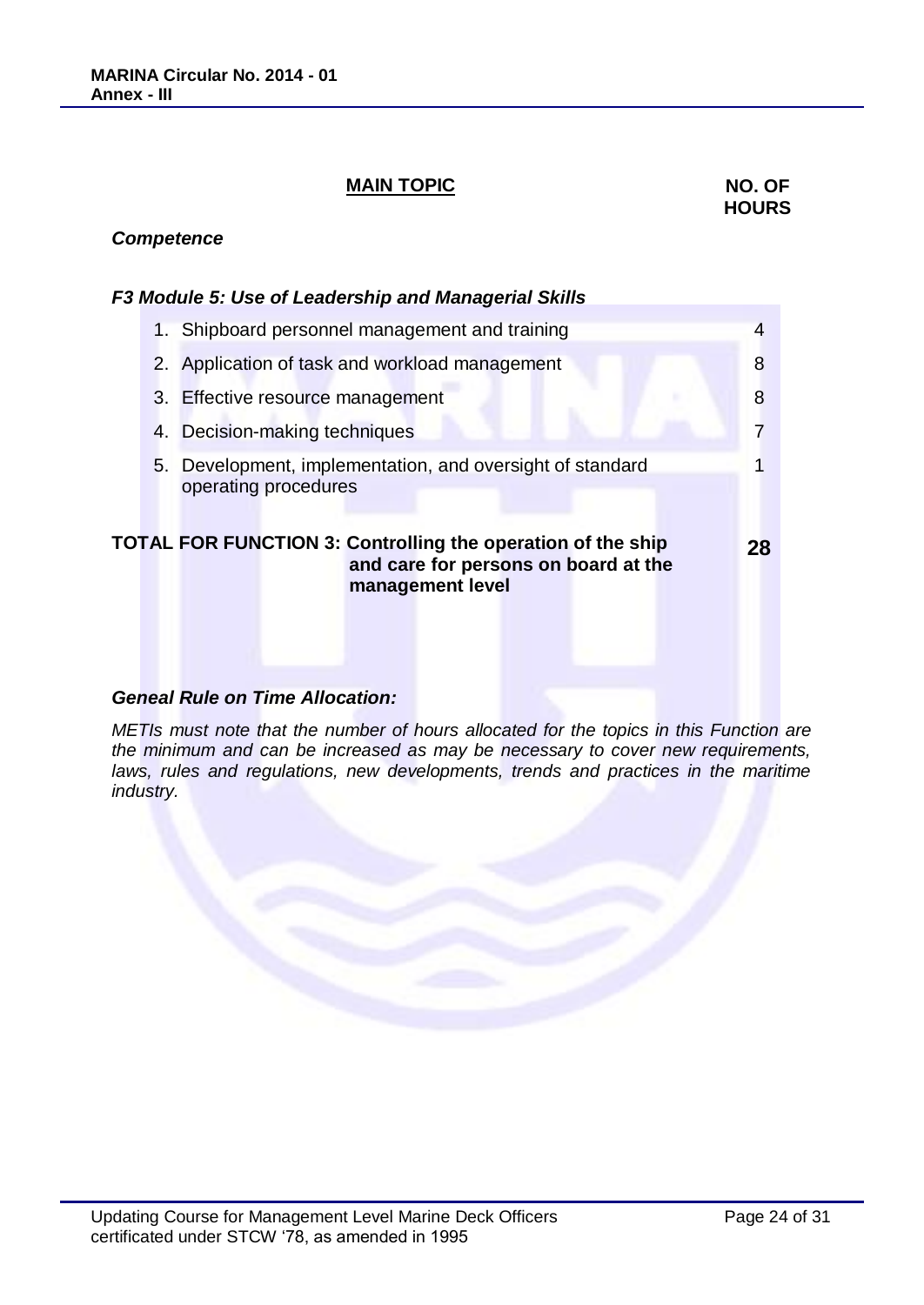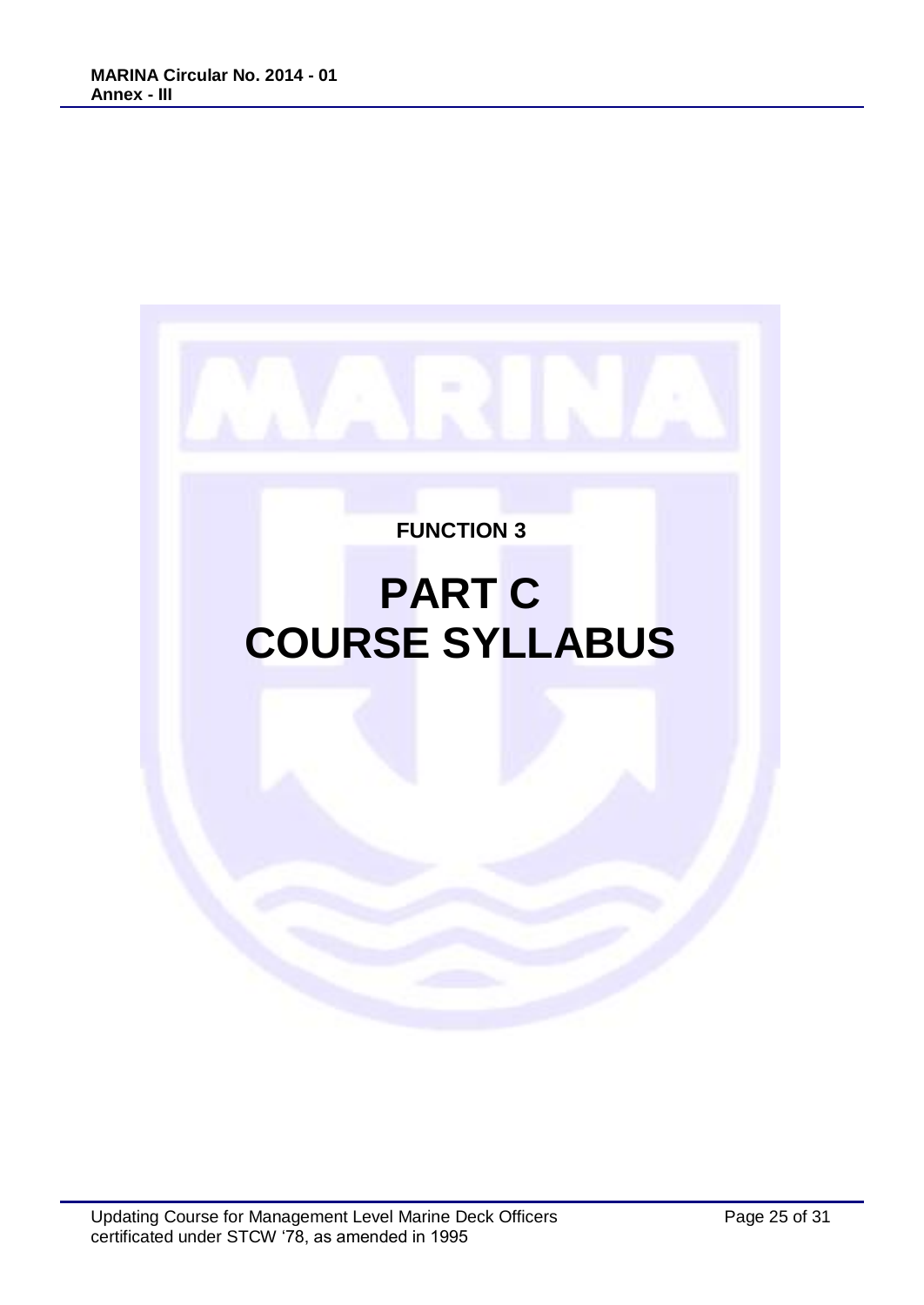#### *Competence*

#### **F3 Module 5: Use of Leadership and Managerial Skills**

**1. Personnel Management, Organization and Training on Board Ship**

#### **1.1 Shipboard personnel management and training**

- 1.1.1 Principles of controlling subordinates and maintaining good relationships
	- identifies sources of authority and power
	- discusses theories on how effective authority and power may be enhanced or diminished by management level officers on ships
	- reviews theories in cultural awareness and cross cultural communication
	- discusses strategies that management level officers could adopt to enhance their effectiveness in managing crews of different cultures
	- reviews theories in human error, situational awareness, automation awareness, complacency and boredom
	- discusses strategies that management level officers can adopt to optimize situational awareness and to minimize human error and complacency of individuals and teams
	- reviews theories in leadership and teamwork
	- discusses strategies that management level officers can adopt to enhance leadership and teamwork
	- discusses theories of personnel motivation and relates these to shipboard situations encountered by management level officers
	- explains that an individual's motivation and well being may be effected by both real and perceived influences on board ship and at home
	- discusses strategies that management levels officers could adopt to optimize the motivation of individuals and teams
	- discusses theories on coaching individuals and teams to improve performance
	- discusses approaches to managing and improving the performance of oneself, individuals and teams
	- prepares for and conducts a simulated formal performance review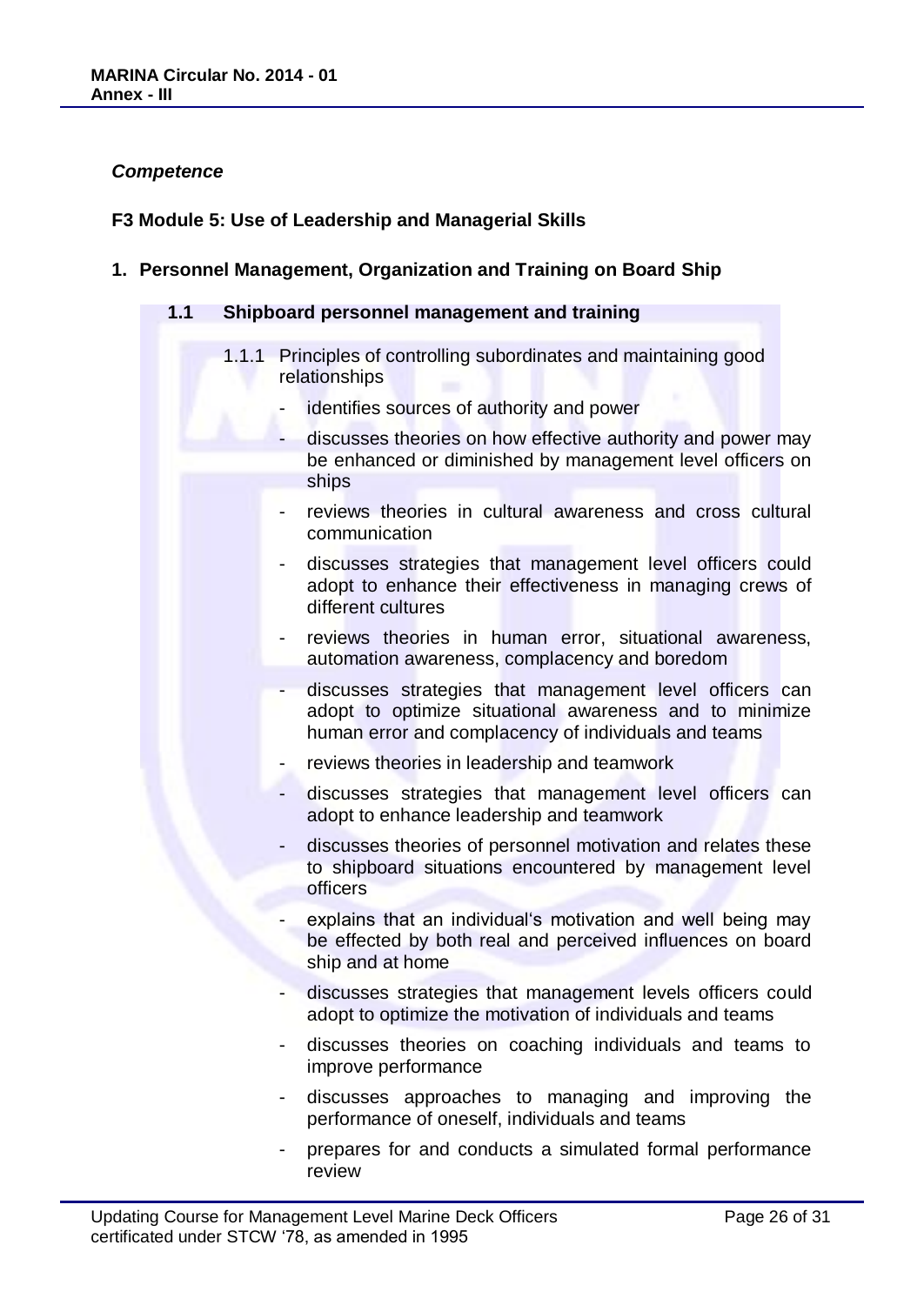- identifies the impact of repeated harassment including bullying on individuals
- recognizes indications that crew members may be physically or mentally unwell or badly demotivated
- describes strategies that can be adopted when a crew member is believed to be physically or mentally unwell or badly demotivated
- describes strategies that management level officers can take to ensure that crew remain physically well and are encouraged to remain physically active
- explains the need for management level officers to be fully familiar with the requirements of national law relating to crew employment and of all crew agreements in place on the ship
- discusses the process for signing on and discharging crew under national law
- discusses the need to ensure that new crew are appropriately certificated, competent and familiarized with the safety management system, security plan, working procedures and equipment of the ship
- explains that procedures for conducting investigations and applying consequences in disciplinary situations are governed by national law, codes of conduct, employment agreements and company procedures
- explains the process for investigating and applying consequences in disciplinary situations under relevant national law and procedures
- explains the formal process for addressing continuing levels of unacceptable performance by a crew member under national law
- explains the process for investigating and responding to incidents of harassment or bullying of crew members under national law
- explains requirements for handling crew wages, advances and allotments when this is done by management level officers on board ship

# **1.2 Training**

#### **1.2.1 Training methods**

reviews training methods that could be adopted on board ship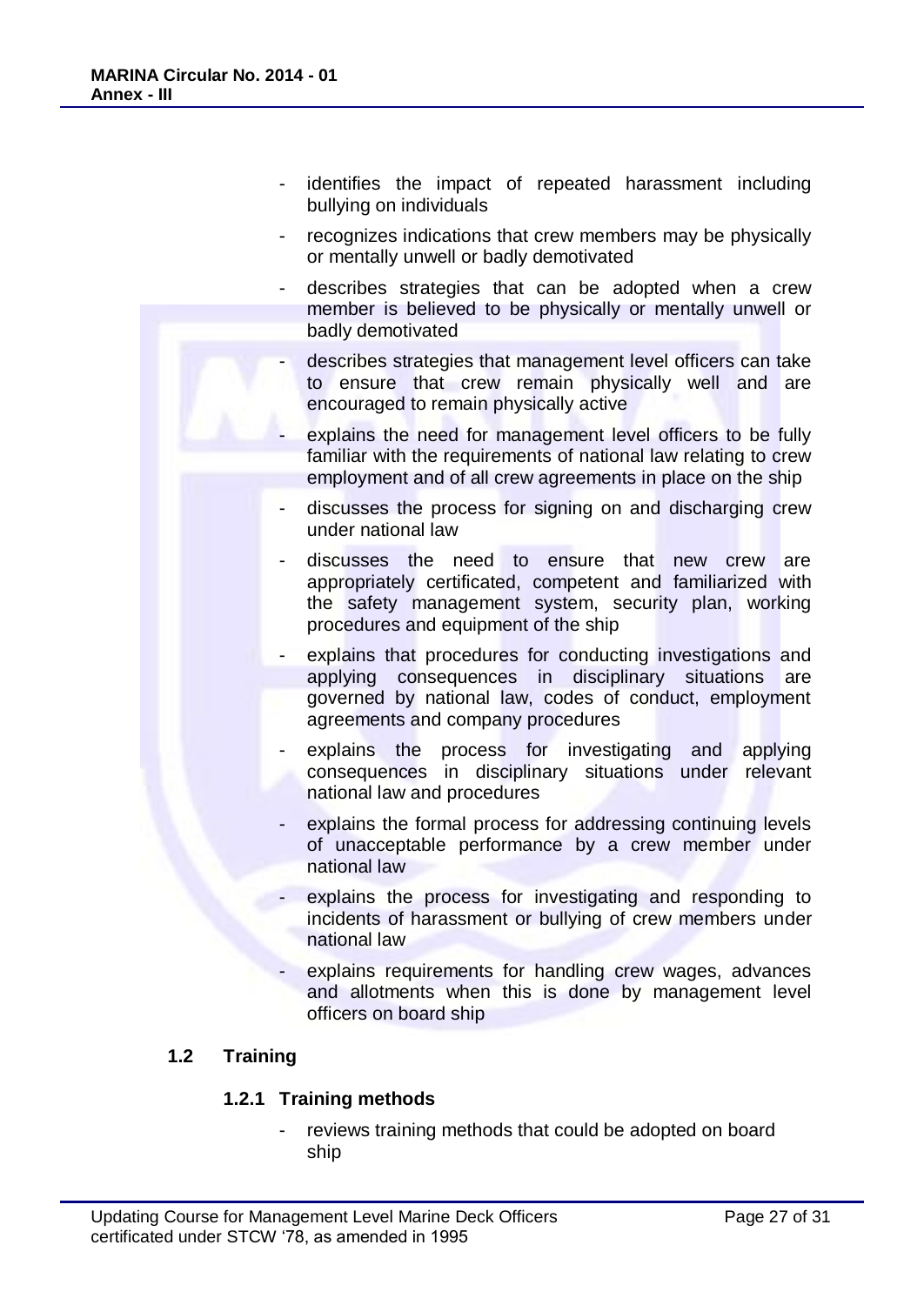- discusses the effectiveness of training methods that can be adopted for training:
	- in attitude
	- in skills
	- **in knowledge**
- describes the preparation needed before the start of a training session
- discusses methods for ensuring that crew are motivated to participate fully in training
- demonstrates how to conduct a training session for a given topic
- lists the areas in which training is required by regulation including the requirements of SOLAS
- identifies other topics where training might be desirable
- delivers a training session to other members of the class
- discusses the resources that may be available on board ship that can be used for training

#### **2. Application of task and workload management**

#### **2.1 Task and workload management**

- 2.1.1 reviews theories on applying task and workload management from IMO Model Course 1.39, Leadership and Teamwork
- 2.1.2 explains that the scope of activity and conflict between activities managed by management level officers is broader than for operational level officers and requires greater task and workload management ability
- 2.1.3 plans the task and workload allocation for significant shipboard activities so that the following are considered:
	- human limitations
	- personal abilities
	- time and resource constraints
	- **prioritization**
	- workload, rest and fatigue
- 2.1.4 discusses strategies to monitor the effectiveness of task and workload management during an activity and to adjust the plan as necessary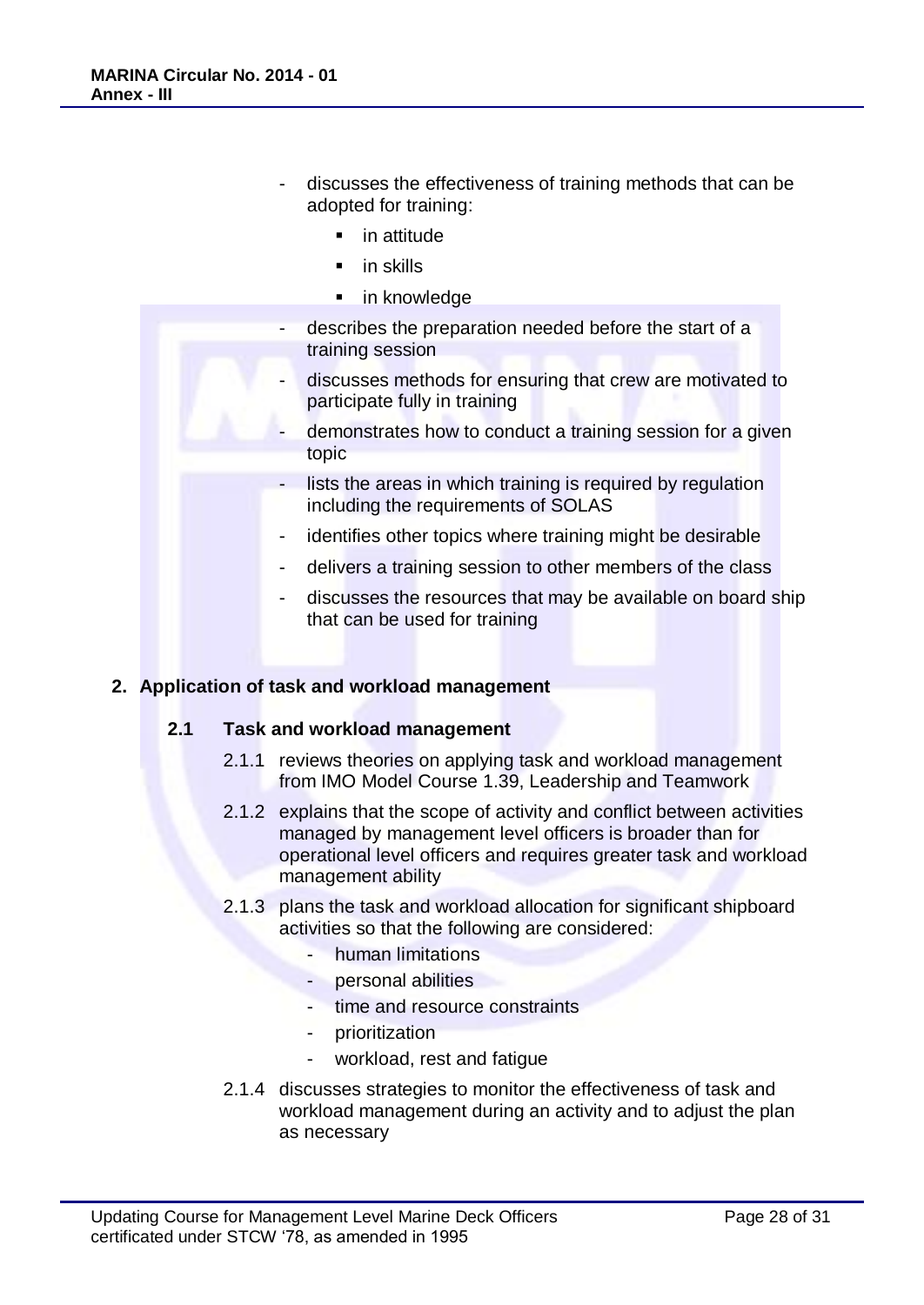- 2.1.5 discusses strategies to ensure that all personnel understand the activity to be undertaken and their tasks in this
- 2.1.6 discusses whether the encouragement of a challenge and response environment is appropriate to the task and workload management of particular shipboard tasks
- 2.1.7 discusses the importance of debriefs and reflection after activities have been conducted to identify opportunities for improving task and workload management

#### **3. Effective resource management**

#### **3.1 Application of effective resource management**

- 3.1.1 reviews theories on effective communication
- 3.1.2 demonstrates effective communication in simulated or real situations involving communications on board ship and between ship and shore
- 3.1.3 discusses how management level officers can encourage other personnel to use effective communications
- 3.1.4 reviews theories on effective resource allocation, assignment and prioritization
- 3.1.5 demonstrates the effective allocation, assignment and prioritization of resources when managing simulated or real shipboard activities
- 3.1.6 reviews theories on decision making that considers team experience
- 3.1.7 demonstrates the ability to involve team member effectively in decision making when managing simulated or real shipboard activities
- 3.1.8 reviews theories on assertiveness and leadership
- 3.1.9 discusses appropriate leadership styles and levels of assertiveness for management level officers in a range of shipboard activities
- 3.1.10 demonstrates the ability to apply appropriate leadership styles and levels of assertiveness when managing simulated or real shipboard activities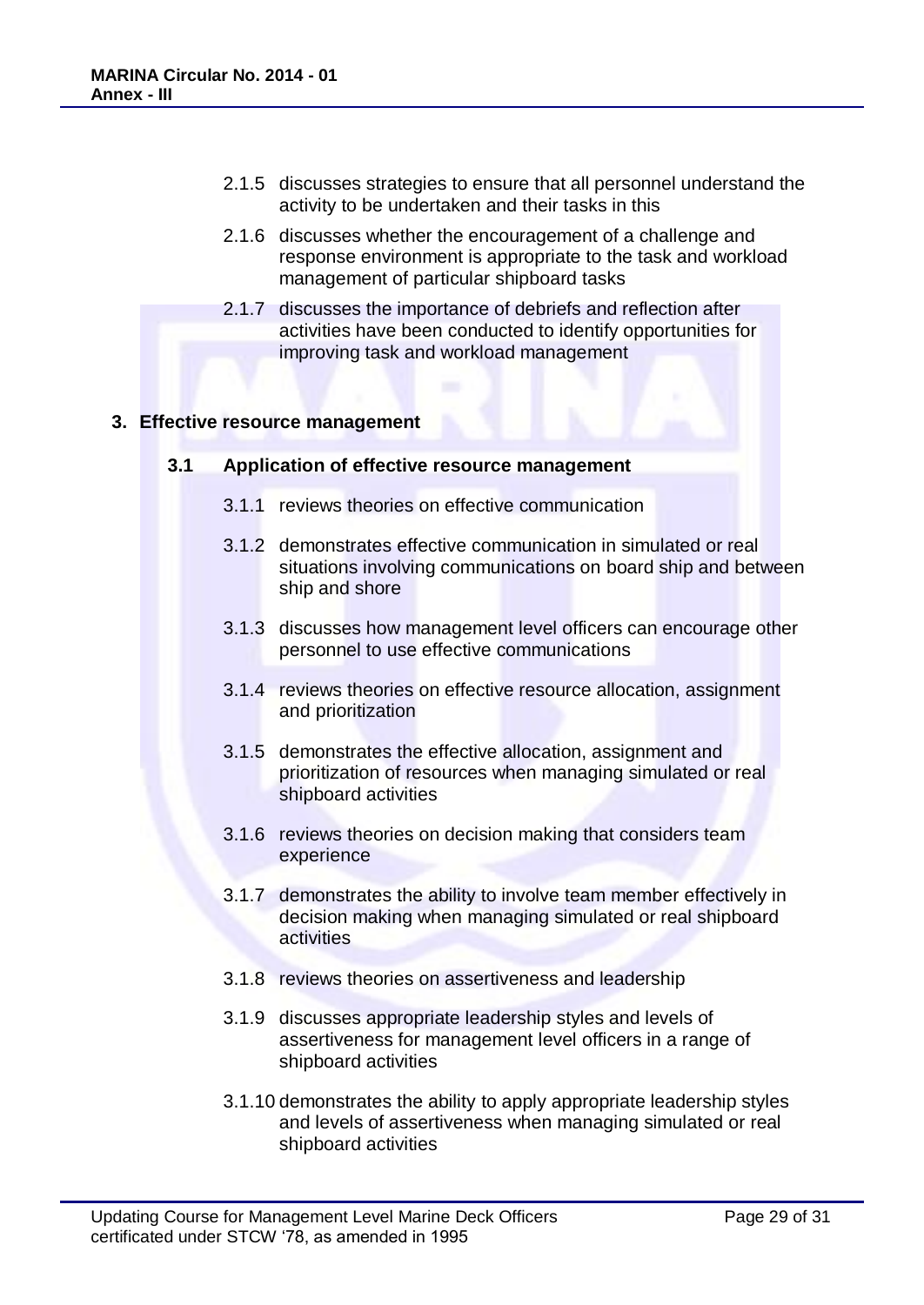- 3.1.11 reviews theories on obtaining and maintaining situational awareness
- 3.1.12 demonstrates the ability to obtain and maintain situational awareness when managing complex simulated or real shipboard activities
- 3.1.13 reviews theories on the use of short and long term strategies
- 3.1.14 demonstrates the ability to apply short and long term strategies when managing simulated or real shipboard activities

#### **4. Decision-Making Techniques**

#### **4.1 Situation and risk assessment**

- 4.1.1 reviews theories of situation and risk assessment
- 4.1.2 discusses formal and informal approaches to risk assessment
- 4.1.3 identifies typical risks that management level officers may have to assess
- 4.1.4 demonstrates the ability to effectively assess risk in the planning and conduct of simulated or real shipboard activities

#### **4.2 Identify and generate options**

- 4.2.1 reviews theories on identifying and generating options
- 4.2.2 demonstrate the ability to identify and generate options when making decisions as a management level officer in simulated or real shipboard activity

#### **4.3 Selecting course of action**

- 4.3.1 reviews theories on selecting the course of action in making decisions
- 4.3.2 demonstrate the ability to select appropriate courses of action when making decisions as a management level officer in simulated or real shipboard activity